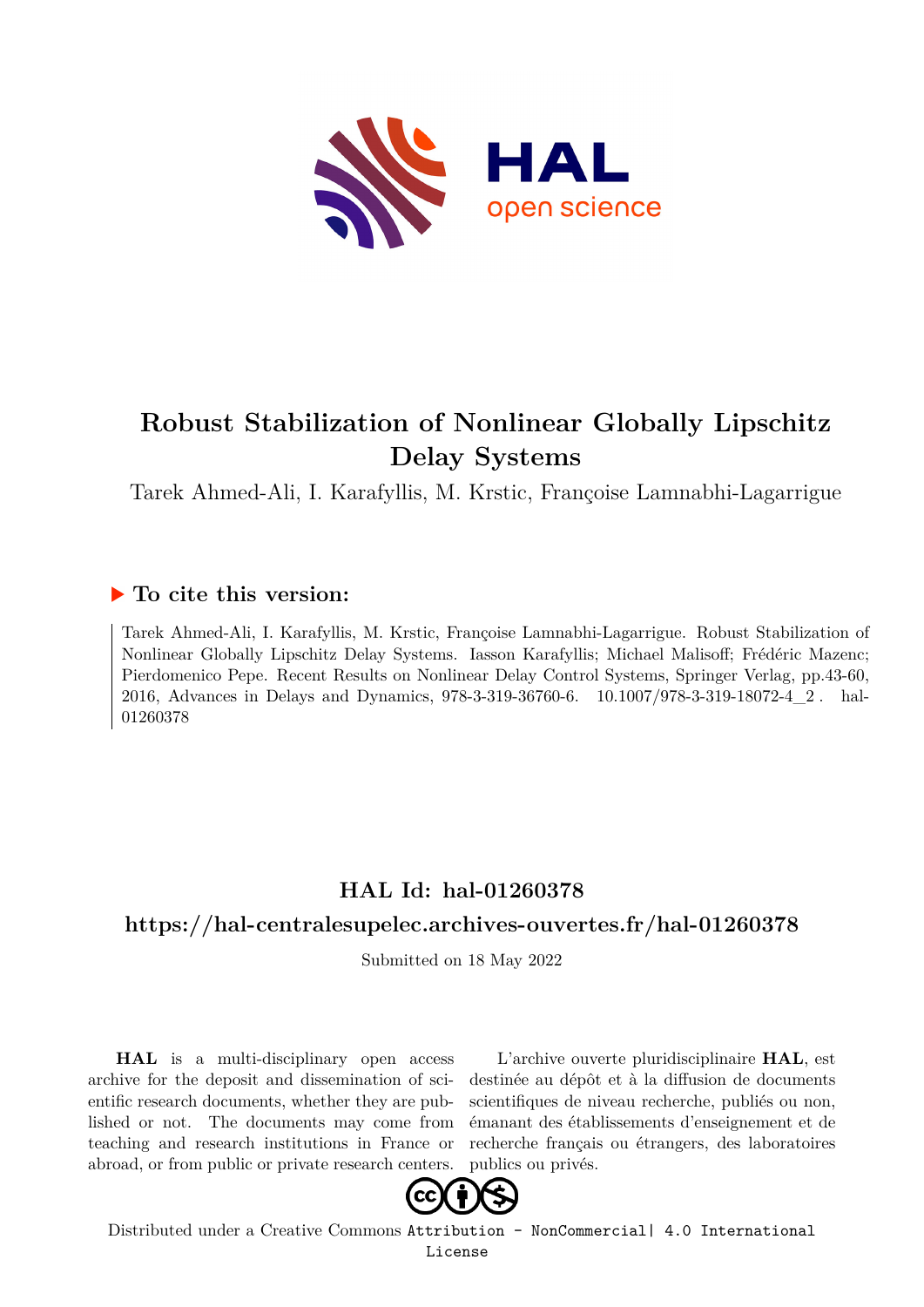## **Robust Stabilization of Nonlinear Globally Lipschitz Delay Systems**

**Tarek Ahmed-Ali, Iasson Karafyllis, Miroslav Krstic and Francoise Lamnabhi-Lagarrigue**

**Abstract** This paper studies the application of a recently proposed control scheme to globally Lipschitz nonlinear systems for which the input is delayed and applied with zero order hold, the measurements are sampled and delayed, and only an output is measured (i.e., the state vector is not available). The control scheme consists of an observer for the delayed state vector, an inter-sample predictor for the output signal, an approximate predictor for the future value of the state vector, and the nominal feedback law applied with zero order hold and computed for the predicted value of the future state vector. The resulting closed-loop system is robust with respect to modeling and measurement errors and robust to perturbations of the sampling schedule.

## **1 Introduction**

Predictor feedback is used frequently in the literature for systems with large input delays. The literature on predictor feedback under non-constant input delays is reviewed in [1, 2] (where time-varying delays and state-dependent input delays

I. Karafyllis Department of Mathematics, National Technical University of Athens, Heroon Polytechneiou 9, 15780 Athens, Greece e-mail: iasonkar@central.ntua.gr

M. Krstic

F. Lamnabhi-Lagarrigue Centre National de la Recherche Scientifique, CNRS-EECI SUPELEC, 3 Rue Joliot Curie, 91192 Gif-Sur-Yvette, France e-mail: lamnabhi@lss.supelec.fr

T. Ahmed-Ali  $(\boxtimes)$ 

Laboratoire GREYC CNRS-ENSICAEN, 06 Boulevard du Marechal Juin, 14050 Caen Cedex, France e-mail: tarek.ahmed-ali@ensicaen.fr

Department of Mechanical and Aerospace Engineering, University of California, San Diego, La Jolla, CA 92093-0411, USA e-mail: krstic@ucsd.edu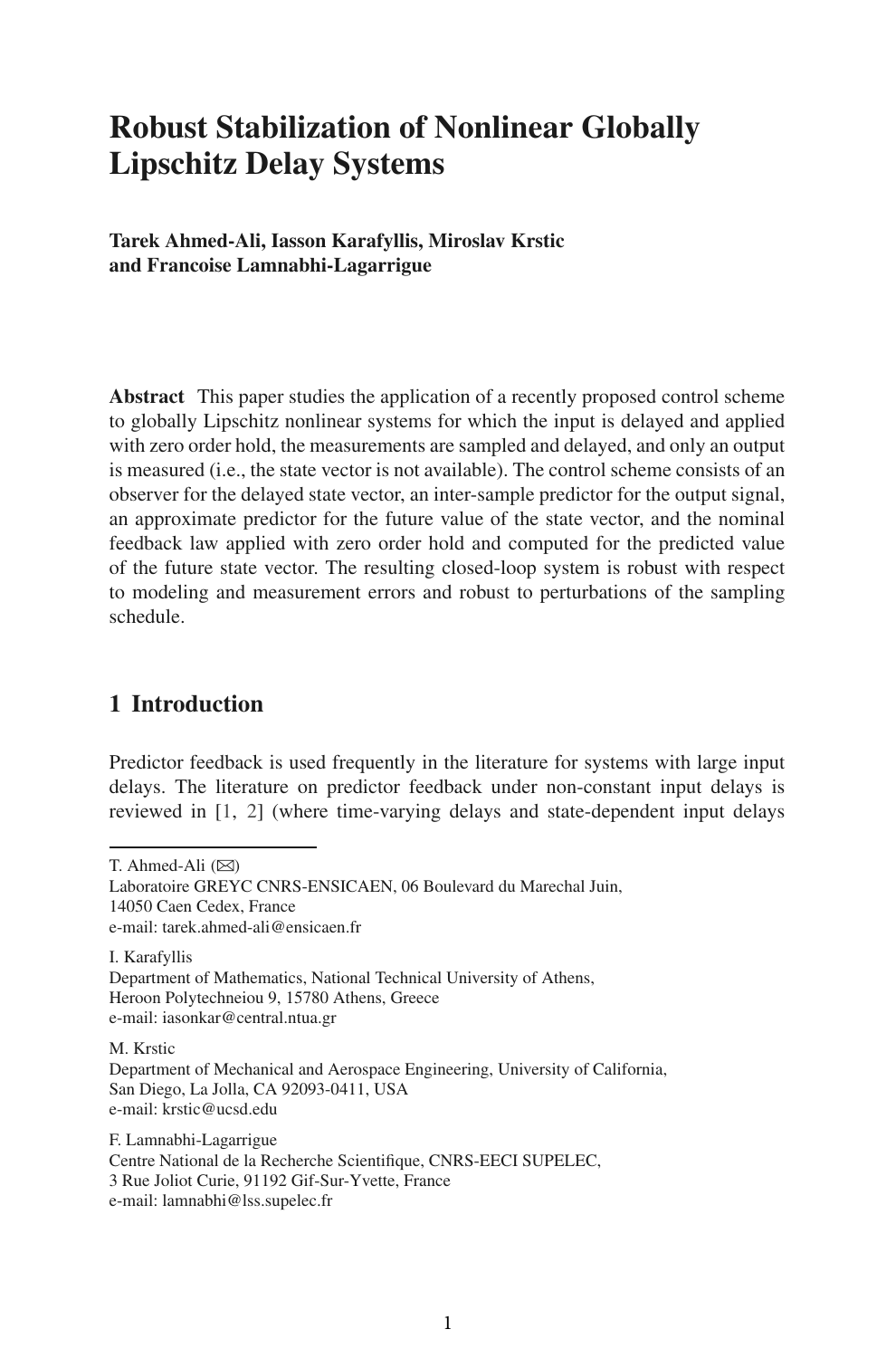are studied). For nonlinear systems with constant input delays, various forms of predictors have been used:

- Exact predictors based on the knowledge of the solution mapping [3–5].
- Approximate predictors based on successive approximations [6, 7].
- Approximate predictors based on numerical schemes [8, 9].
- Approximate predictors for which the prediction is provided by the output of a properly constructed control system [10–12].

Moreover, the literature on predictor feedback for nonlinear systems with constant input delays has considered cases where the input is applied continuously (as in [1–3, 6, 8, 12], or [9]) or is applied with zero order hold or ZOH (as in [3] and [7]). There is also a wide literature of predictor feedback design and implementation for linear systems with constant input delays; see the references in [4] and [5].

This chapter considers the application of a recently proposed control scheme to globally Lipschitz nonlinear systems for which the input is applied with ZOH, the measurements are sampled and delayed, and only an output is measured (since the state vector is not available). Moreover, we also consider the effect of possible modeling errors and measurement noise. The control scheme consists of an observer for the delayed state vector, an inter-sample predictor for the output signal, an approximate predictor for the future value of the state vector, and the nominal feedback law applied with ZOH and computed for the predicted value of the future state vector. The control scheme has been applied to globally Lipschitz nonlinear systems previously (as in [7]) but in this work we have used a different prediction action, namely, we are using approximate predictors for which the prediction is provided by the output of a properly constructed control system (namely, dynamic approximate predictors) instead of predictors that are based on successive approximations. The chapter generalizes the results provided in [7] to various directions:

- We show that the convergence is independent of the lower diameter of the sampling schedule (in contrast with [7], where the estimates depended on the lower diameter of the sampling schedule).
- We provide assumptions which can be applied to general nonlinear globally Lipschitz systems (in contrast with [7], where only triangular single input systems were considered).
- We provide explicit formulae for the asymptotic gains of various inputs (in contrast with [7], where only qualitative estimates were provided).
- We provide explicit inequalities for the upper diameter of the sampling partition and the holding period, which can be used in straightforward way by the potential control practitioner.

The application of the proposed control scheme guarantees robustness with respect to modeling errors, measurement noise and perturbations of the sampling schedule.

Prior to the submission of the present chapter, we were informed of the work [13]. The results in [13] also deal with globally Lipschitz systems using the control scheme proposed in [7]. The results [13] cover various cases of transmission protocols and generalized the results of [7] to non-triangular globally Lipschitz systems.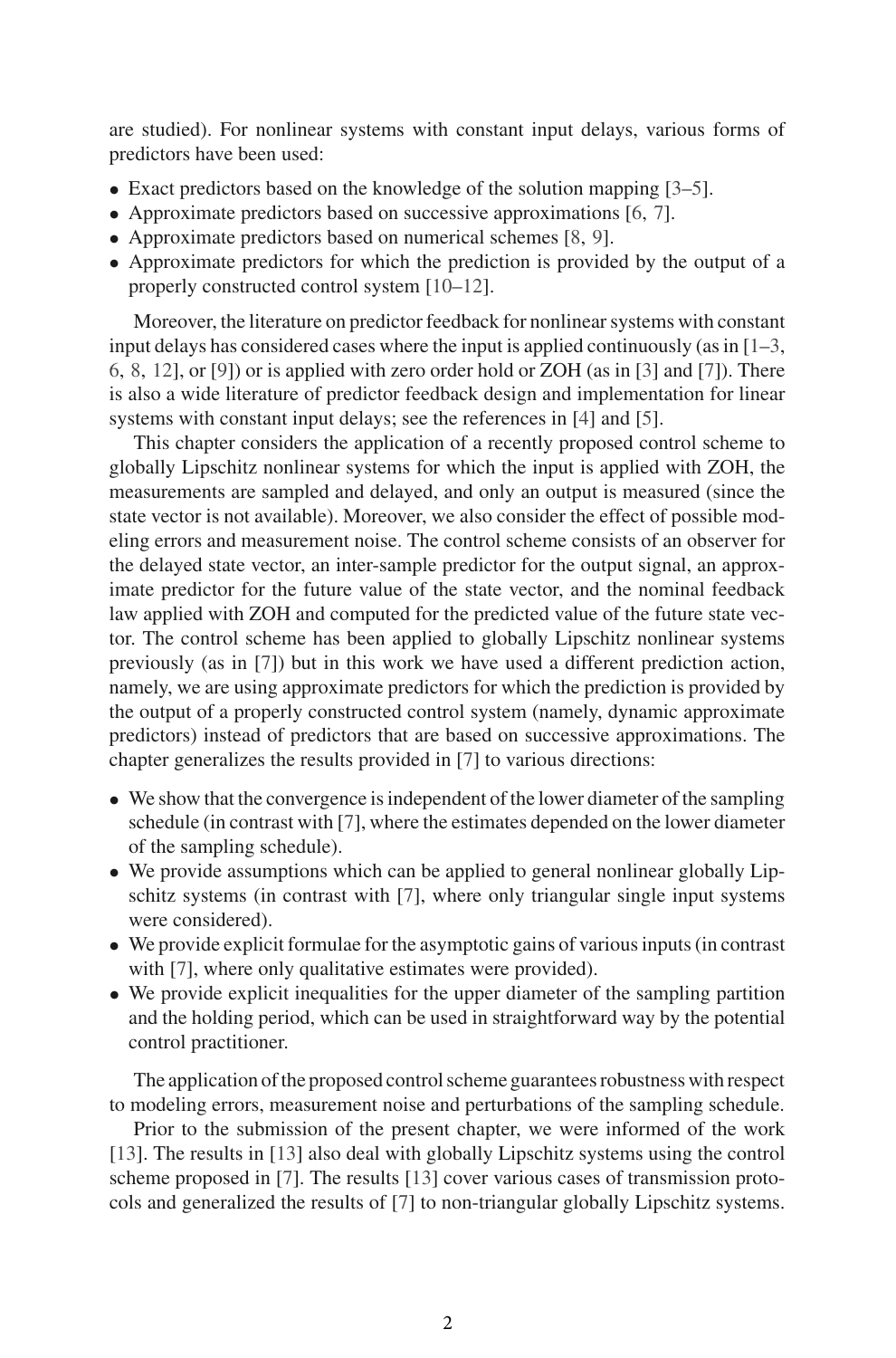The results of the present paper are less conservative than the results in [13] and the main difference between the present work and the results of [13] is the use of dynamic approximate predictors instead of predictors which are based on successive approximations.

## **2 Notation**

Throughout this chapter, we adopt the following notation:

- For a vector  $x \in \mathbb{R}^n$  we denote by  $|x|$  its usual Euclidean norm, by  $x'$  its transpose. For a real matrix  $A \in \mathbb{R}^{n \times m}$ ,  $A' \in \mathbb{R}^{m \times n}$  denotes its transpose and  $|A| = \sup \{ |Ax|; x \in \mathbb{R}^n, |x| = 1 \}$  is its induced norm.  $I \in \mathbb{R}^{n \times n}$  denotes the identity matrix.
- $\mathbb{R}_+$  denotes the set of non-negative real numbers. For every  $t \geq 0$ , [t] denotes the integer part of  $t \geq 0$ , i.e., the largest integer being less or equal to  $t \geq 0$ . A partition  $\pi = \{T_i\}_{i=0}^{\infty}$  of  $\mathbb{R}_+$  is an increasing sequence with  $T_0 = 0$  and  $T_i \to +\infty$ .
- Let  $x : [a r, b) \to \mathbb{R}^n$  with  $b > a \ge 0$  and  $r \ge 0$ . By  $x_t$  we denote the "history" of *x* from  $t - r$  to  $t$ , i.e.,  $(x_t)(\theta) = x(t + \theta)$ ;  $\theta \in [-r, 0]$ , for  $t \in [a, b)$ . By  $\breve{x}$ <sub>t</sub> we denote the "open history" of *x* from  $t - r$  to  $t$ , i.e.,  $(\tilde{x}_t)(\theta) = x(t+\theta)$ ;  $\theta \in [-r, 0)$ , for  $t \in [a, b)$ .
- Let  $I \subseteq \mathbb{R}_+$  be an interval. By  $L^{\infty}(I; U)$  ( $L^{\infty}_{loc}(I; U)$ ) we denote the space of measurable and (locally) bounded functions  $u(\cdot)$  defined on *I* and taking values in *U* ⊆  $\mathbb{R}^m$ . Notice that we do not identify functions in  $L^\infty$  *(I;U)* which differ on a measure zero set. For  $L^{\infty}([-r, 0]; \mathbb{R}^n)$  or  $x \in L^{\infty}([-r, 0); \mathbb{R}^n)$  we define  $||x|| =$  $\sup_{\theta \in [-r,0]} |x(\theta)|$  or  $||x|| = \sup_{\theta \in [-r,0)} |x(\theta)|$ . Notice that  $\sup_{\theta \in [-r,0]} |x(\theta)|$  is not the essential supremum but the actual supremum. By  $PC(I; \mathbb{R}^m)$  we denote the space of piecewise continuous functions  $u(\cdot)$  defined on *I* and taking values in R *m*.
- By  $C^0(A; \Omega)$ , where  $A \subseteq \mathbb{R}^n$  and  $\Omega \subseteq \mathbb{R}^m$ , we denote the class of continuous functions taking values in  $\Omega \subseteq \mathbb{R}^m$ . A continuous mapping *F* :  $C^0([-r, 0]; \mathbb{R}^l) \times \mathbb{R}^m \rightarrow \mathbb{R}^n$  is said to be Lipschitz on bounded sets if there exists a non-decreasing function  $Q : \mathbb{R}_+ \to \mathbb{R}_+$  such that  $|F(x, u) - F(y, u)| \le$  $Q$  ( $\|x\| + \|y\| + |u|$ )  $\|x - y\|$  for all  $x, y \in C^0([-r, 0]; \mathbb{R}^l)$  and for all  $u \in \mathbb{R}^m$ .

### **3 Statement of Main Results**

We consider a time-invariant control system of the form

$$
\begin{aligned} \dot{x}(t) &= f(x(t), u(t-\tau)) + Gv(t) \\ x &\in \mathbb{R}^n, u \in \mathbb{R}^m, v \in \mathbb{R}^q \end{aligned} \quad (1)
$$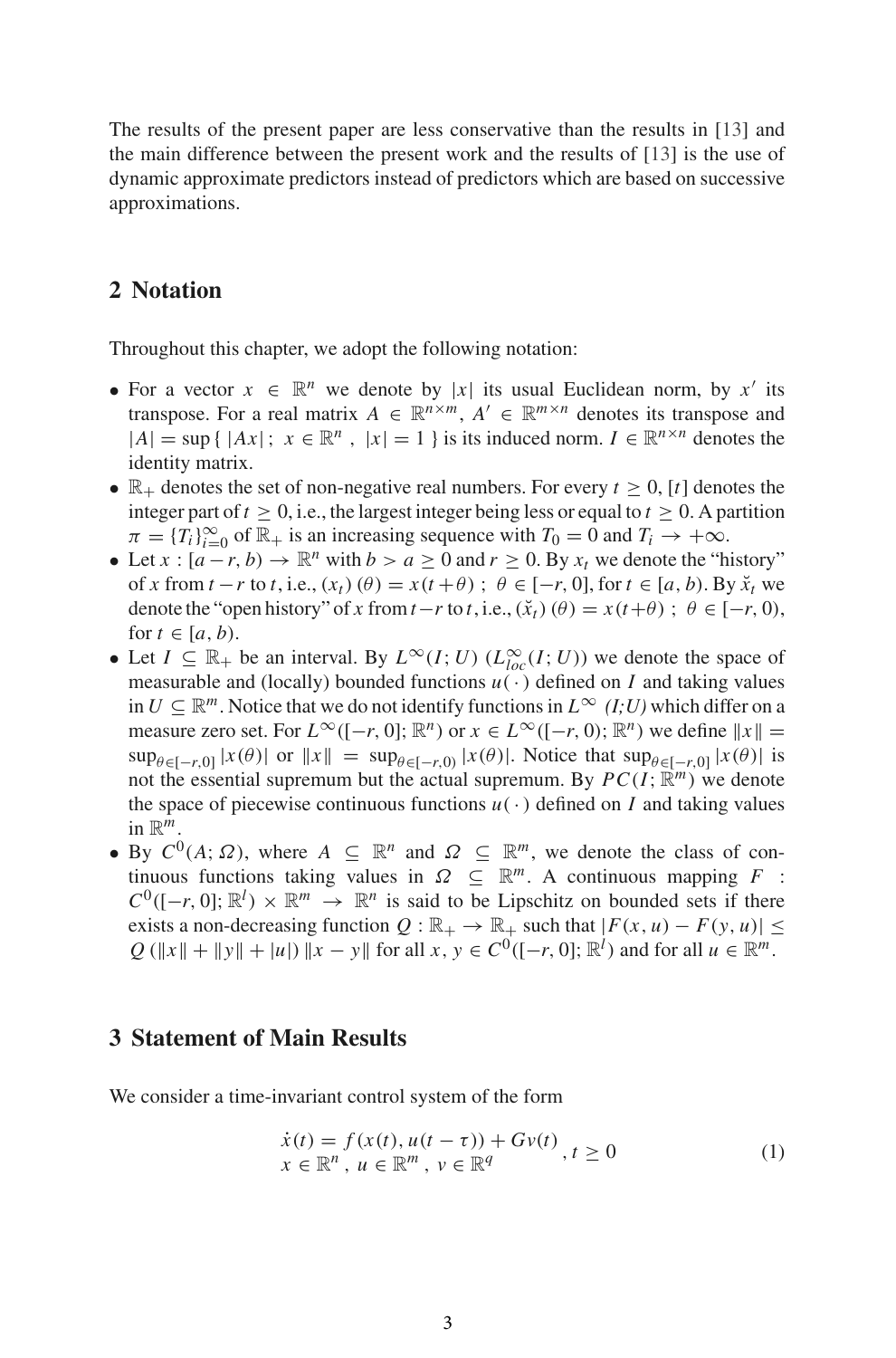where  $f : \mathbb{R}^n \times \mathbb{R}^m \to \mathbb{R}^n$  is a continuous vector field with  $f(0, 0) = 0, \tau > 0$  is a constant, and  $G \in \mathbb{R}^{n \times q}$  is a real constant matrix. The input  $v(t) \in \mathbb{R}^q$  quantifies the effect of possible modeling errors. We assume that the following assumptions hold for system  $(1)$ .

**(H1)** *There exist a continuous mapping*  $k : \mathbb{R}^n \to \mathbb{R}^m$  *with*  $k(0) = 0$ , *a constant*  $\mu > 0$  and a symmetric, positive definite matrix  $P \in \mathbb{R}^{n \times n}$  such that the following *inequality holds for all*  $x \in \mathbb{R}^n$ :

$$
x'Pf(x, k(x)) \le -4\mu |x|^2
$$
 (2)

**(H2)** *There exist constants*  $L_1, L_2, K \geq 0$  *such that the following inequalities hold for all*  $x, y \in \mathbb{R}^n, u, v \in \mathbb{R}^m$ :

$$
|k(x) - k(y)| \le K |x - y|
$$
 (3)

$$
|f(x, u) - f(y, u)| \le L_1 |x - y| \tag{4}
$$

$$
|f(x, u) - f(x, v)| \le L_2 |u - v|
$$
 (5)

**(H3)** *There exist matrices*  $L \in \mathbb{R}^{n \times p}$ ,  $H \in \mathbb{R}^{p \times n}$ , *a constant*  $\omega > 0$  *and a symmetric*, *positive definite matrix*  $Q \in \mathbb{R}^{n \times n}$  such that the following inequality holds for all  $x, e \in \mathbb{R}^n, u \in \mathbb{R}^m$ :

$$
e'Q(f(x+e, u) - f(x, u) + LHe) \le -2\omega |e|^2
$$
 (6)

**Discussion of the assumptions:** Assumption (H1) guarantees that the "continuously applied" feedback law  $u(t) = k(x(t))$  would globally exponentially stabilize the equilibrium point  $0 \in \mathbb{R}^n$  of system (1) if the input delay  $\tau$  were absent, i.e., if  $\tau = 0$ . Assumption (H2) guarantees that both the "nominal" feedback law  $k : \mathbb{R}^n \to \mathbb{R}^m$  and the mapping  $f : \mathbb{R}^n \times \mathbb{R}^m \to \mathbb{R}^n$  are globally Lipschitz mappings. Assumption (H3) guarantees that the system  $\dot{z}(t) = f(z(t), u(t - \tau)) + L(Hz(t) - y(t))$  would be a global exponential observer for system (1) provided that the output  $y(t) = Hx(t)$ were available for all  $t > 0$  and that no modeling errors were present.

System (1) under assumptions (H1), (H2), and (H3) would be globally exponentially stabilized by the dynamic output feedback law  $\dot{z}(t) = f(z(t), u(t)) +$ *L* ( $Hz(t) - y(t)$ ) with  $u(t) = k(z(t))$  if (a) the input delay  $\tau$  were absent, (b) the input  $u(t)$  were allowed to be continuously adjusted, (c) no modeling errors were present, and (d) the output  $y(t) = Hx(t)$  were available for all  $t > 0$ . In this work, we will assume that none of the previous requirements hold. More specifically, we assume that:

• The output measurement is sampled, corrupted and delayed, i.e., there is a partition  ${ {\tau_i} \}_{i=0}^{\infty}$  of  $\mathbb{R}_+$  with  $\sup_{i \geq 0} ({\tau_{i+1} - \tau_i}) \leq T_s$  where  $T_s > 0$  is a constant, an input  $\xi \in L^{\infty}_{loc}(\mathbb{R}_+;\mathbb{R}^p)$  and a constant  $r \geq 0$  so that  $y(t) = Hx(\tau_i) + \xi(\tau_i)$ , for all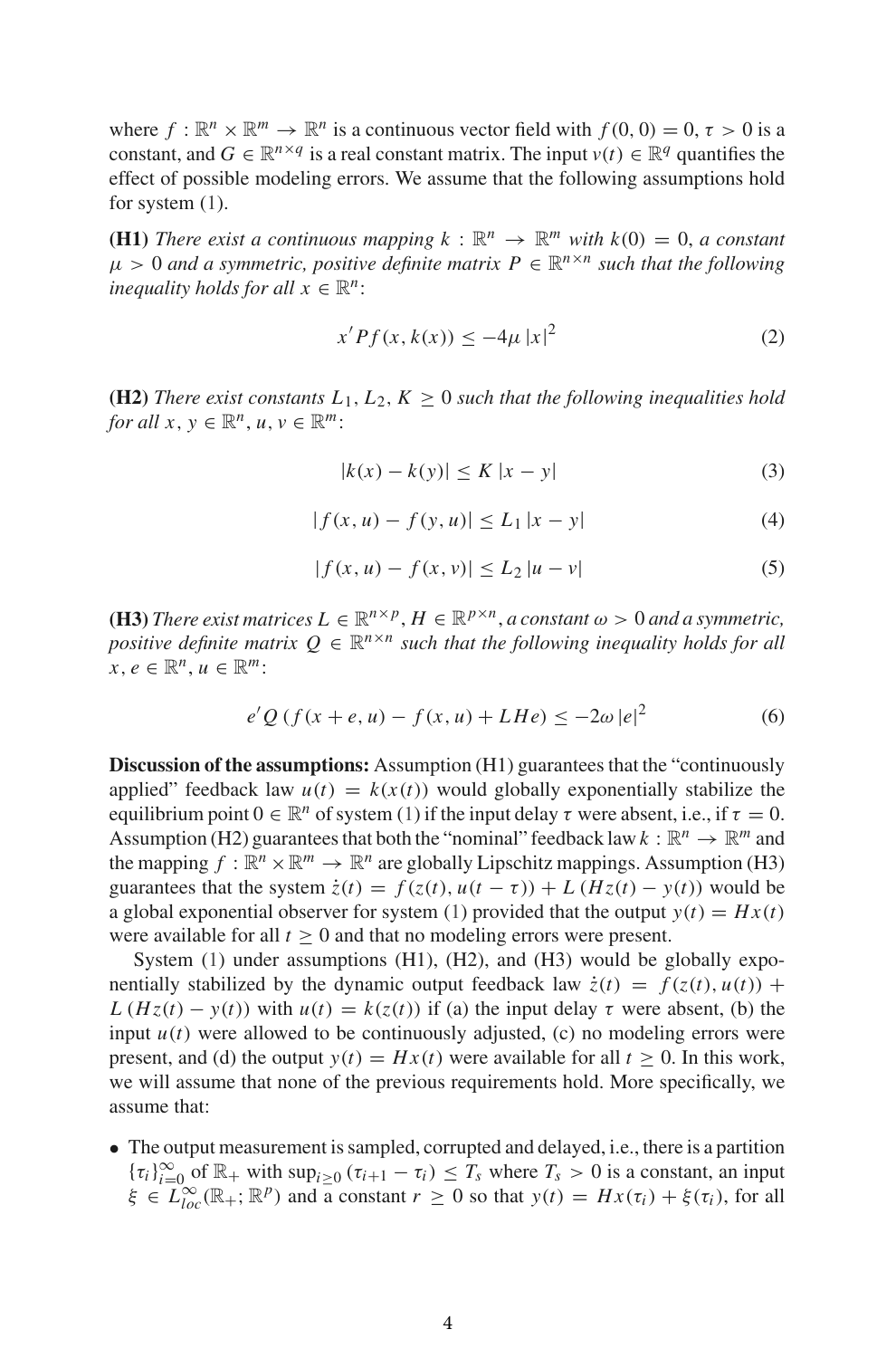$t \in [\tau_i, \tau_{i+1}), i = 0, 1, 2, \dots$  The number  $T_s > 0$  is called the upper diameter of the partition and is known, while the sampling times  $\{\tau_i\}_{i=0}^{\infty}$  are not known.

- The input delay  $\tau$  is present and modeling errors are present as well.
- The input cannot be continuously adjusted and can only be applied with ZOH, i.e., there exists a constant  $T_H > 0$  (the holding period) such that  $u(t) = u_l \in \mathbb{R}^m$ , for all *t* ∈ [ $lT_H$ ,  $(l+1)T_H$ ),  $l = 0, 1, 2, ...$

One (or all) of the above complications are present when the control system is networked and there are communication or computation delays along the operation of the network; see the discussion in [3]. Furthermore, the existence of sampled, corrupted and delayed measurements is common for (bio)chemical processes and the inability of continuous adjustment of the input is also common for many systems. Our main result is given next.

**Theorem 1** *Consider system* (1) *under assumptions (H1), (H2), and (H3). Let*  $T_s$  > 0*,*  $T_H$  > 0*, and r*  $\geq$  0 *be real constants and N* > 0 *be an integer that satisfy the inequalities*

$$
\frac{\exp(L_1 T_H)(L_1 + L_2 K)T_H}{1 - \exp(L_1 T_H)(L_1 + L_2 K)T_H} |P| L_2 K \le 2\mu \text{ and}
$$
  

$$
\sqrt{\frac{K_4}{2K_3}} |QL| |H| L_1 T_s < \omega, L_1 (r + \tau) < N
$$
 (7)

*where*  $K_3$  *and*  $K_4 > 0$  *are constants that satisfy*  $K_3 |x|^2 \le x'Qx \le K_4 |x|^2$  *for all*  $x \in \mathbb{R}^n$ . Then for every  $c > 0$ , there exist constants  $\theta > 0$  and  $\Theta > 0$  such that for  $\text{every partition } {\{\tau_i\}}_{i=0}^{\infty} \text{ of } \mathbb{R}_+ \text{ satisfying}$ 

$$
\sup_{i\geq 0} \left( \tau_{i+1} - \tau_i \right) \leq T_s \tag{8}
$$

*and for all choices of*  $x_0 \in C^0([-r, 0]; \mathbb{R}^n)$ ,  $z_{j,0} \in C^0([-{\delta}, 0]; \mathbb{R}^n)$   $(j = 0, ..., N)$ ,  $\widetilde{u}_0 \in L^{\infty}([-r - \tau, 0); \mathbb{R}^m)$ ,  $v \in L^{\infty}_{loc}(\mathbb{R}_+; \mathbb{R}^q)$ , and  $\xi \in L^{\infty}_{loc}(\mathbb{R}_+; \mathbb{R}^p)$ , the solution

$$
(x(t), z_0(t), ..., z_N(t), u(t), w(t)) \in \mathbb{R}^n \times \mathbb{R}^{N_n} \times \mathbb{R}^m \times \mathbb{R}^p
$$
 (9)

*of the system* (1) *with the choices*

$$
\dot{z}_0(t) = f(z_0(t), u(t - \tau - r)) + L (Hz_0(t) - w(t)), \ t \ge 0 \tag{10}
$$

$$
\dot{z}_j(t) = \dot{z}_{j-1}(t) \n+ f(z_j(t), u(t + j\delta - r - \tau)) - f(z_j(t - \delta), u(t + (j - 1)\delta - r - \tau)) \n- c (z_j(t) - z_{j-1}(t) - \int_{t-\delta}^t f(z_j(s), u(s + j\delta - r - \tau)) ds), \nt \ge 0, j = 1, ..., N \n\dot{w}(t) = Hf(z(t), u(t - \tau - r)), t \in [\tau_i, \tau_{i+1}), i = 0, 1, 2, ...
$$
\n(12)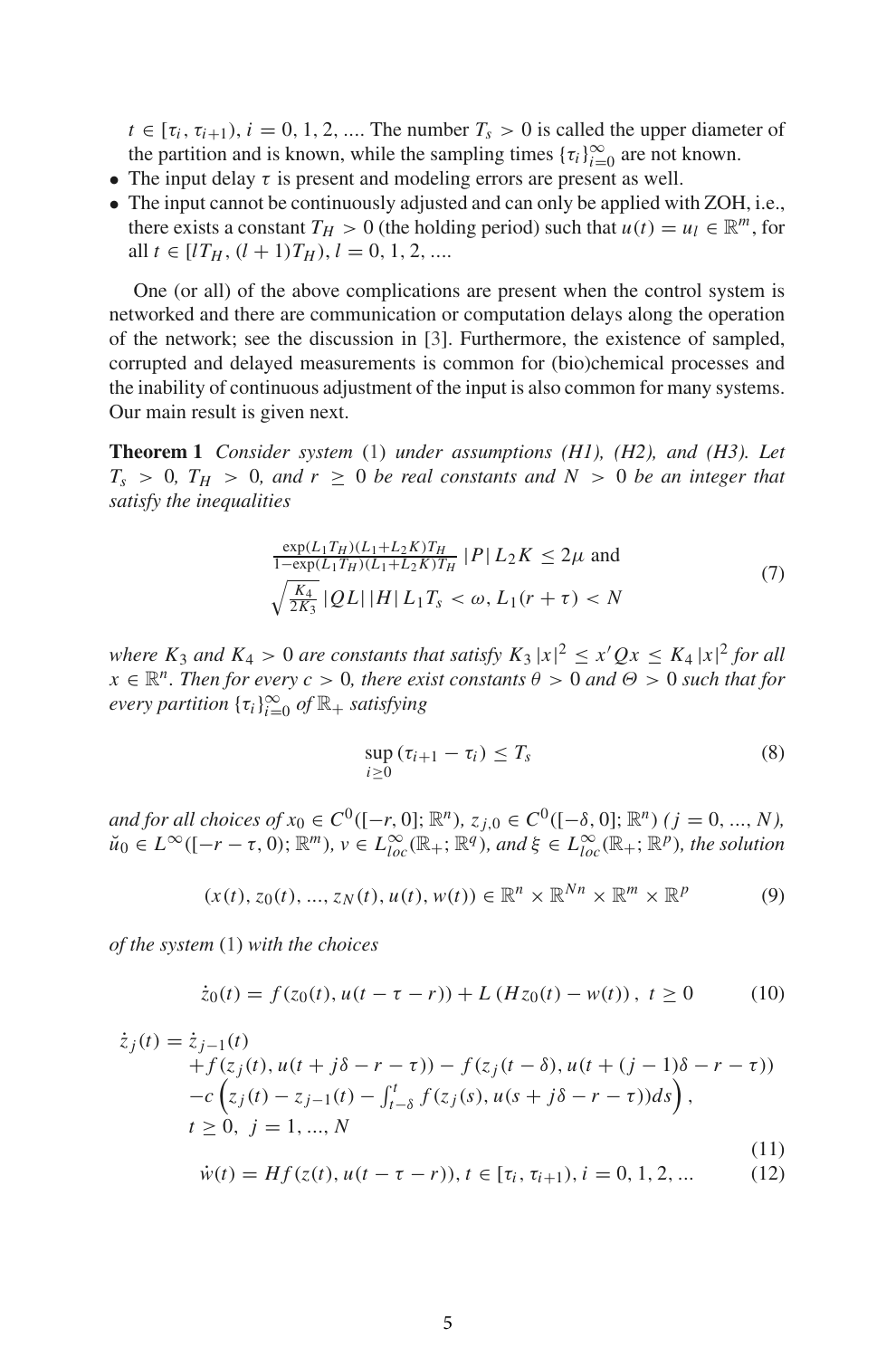$$
w(\tau_i) = Hx(\tau_i - r) + \xi(\tau_i), i = 0, 1, 2, ... \tag{13}
$$

$$
u(t) = k (z_N(lT_H)), t \in [lT_H, (l+1)T_H), l = 0, 1, 2, ... \tag{14}
$$

*and*  $\delta = (r + \tau)/N$ *, and with the initial conditions*  $x(s) = (x_0)(s)$  *for*  $s \in [-r, 0]$ *,*  $z_j(s) = (z_{j,0})(s)$  *for*  $s \in [-\delta, 0]$ *, and*  $u(s) = (\check{u}_0)(s)$  *for*  $s \in [-r - \tau, 0)$  *corresponding to any inputs*  $v \in L^{\infty}_{loc}(\mathbb{R}_+;\mathbb{R}^q)$  *and*  $\xi \in L^{\infty}_{loc}(\mathbb{R}_+;\mathbb{R}^p)$ *, is unique, exists for all t* ≥ 0 *and satisfies the following estimates*:

$$
|x(t)| \leq \sqrt{\frac{K_2}{K_1}} \exp(-\theta(t-\tau)) \sup_{0 \leq s \leq \tau} (|x(s)|)
$$
  
+
$$
E_1 E_2 \Omega \Lambda^N \frac{|QL| \exp(\theta(\tau+T_H))}{1-s} \sup_{0 \leq s \leq t} (|\xi(s)|)
$$
  
+
$$
E_1 (|PG| + |G| |P| C + \Omega \exp(\theta T_H) \frac{\Lambda^{N+1} - \Lambda}{\Lambda - 1} |G|) \exp(\theta \tau) \sup_{0 \leq s \leq t} (|v(s)|)
$$
  
+
$$
E_1 E_2 \Omega \Lambda^N \frac{\exp(\theta(\tau+T_H))}{1-s} (|QG| \times \exp(-\theta r) + |QL| |HG| T_s) \sup_{0 \leq s \leq t} (|v(s)|)
$$
  
+
$$
E_1 \Omega \exp(-\theta (t - \tau - T_H)) \frac{\Lambda^{N+1} - \Lambda}{\Lambda - 1} (L_2 \delta ||\breve{u}_0|| + 3 \max_{l=1,...,N} (||z_{l,0}||))
$$
  
+
$$
E_1 \Omega \exp(-\theta (t - r - \tau - T_H)) \sup_{0 \leq s \leq r} (|x(s + \tau) - z_N(s)|)
$$
  
+
$$
E_1 \Omega \exp(-\theta (t - r - \tau - T_s - T_H)) \frac{\Lambda^N}{1-s} \sqrt{\frac{K_4}{K_3}} \sup_{\tau \leq s \leq r + T_s} (|x(s - r) - z_0(s)|)
$$
  
+
$$
E_1 \Omega \exp(-\theta (t - r - \tau - T_H)) \frac{\Lambda^{N-1}}{\Lambda - 1}
$$
  
×
$$
\max_{j=1,...,N} ( \sup_{-\delta \leq s \leq r} (|x(s - r + j\delta) - z_j(s)|)
$$
 (15)

*and*

$$
||x_t|| + \sum_{j=0}^{N} ||z_{j,t}|| + ||\check{u}_t|| \le \Theta\left(\exp\left(-\theta t\right) \left(||x_0|| + \sum_{j=0}^{N} ||z_{j,0}|| + ||\check{u}_0||\right) + \sup_{0 \le s \le t} \left(|v(s)|\right) + \sup_{0 \le s \le t} \left(|\xi(s)|\right)\right),\tag{16}
$$

*where*

$$
\Omega = |P| L_2 K (1 + C), \quad \Sigma_1 = \sqrt{\frac{K_2}{2\mu K_1 (\mu - \theta K_2)}},
$$
\n
$$
\Sigma_2 = \sqrt{\frac{K_4}{2\omega K_3 (\omega - \theta K_4)}}, \quad \Lambda = \frac{\theta}{\theta - L_1 (\exp(\theta \delta) - 1)},
$$
\n
$$
g = \sqrt{\frac{K_4}{2\omega K_3 (\omega - \theta K_4)}} |QL| |H| L_1 \frac{\exp(\theta T_s) - 1}{\theta}, \text{ and } C = \frac{\exp(L_1 T_H) L_2 K T_H}{1 - \exp(L_1 T_H)(L_1 + L_2 K) T_H}.
$$
\n(17)

Inequality (16) guarantees the input-to-state stability property (as defined in [14]) for the closed-loop system given by  $(1)$ ,  $(10)$ – $(14)$  with respect to modeling errors and measurement noise. More specifically, estimate (16) shows that the gain function for the external inputs *v* and  $\xi$  is linear. On the other hand, inequality (15) allow us to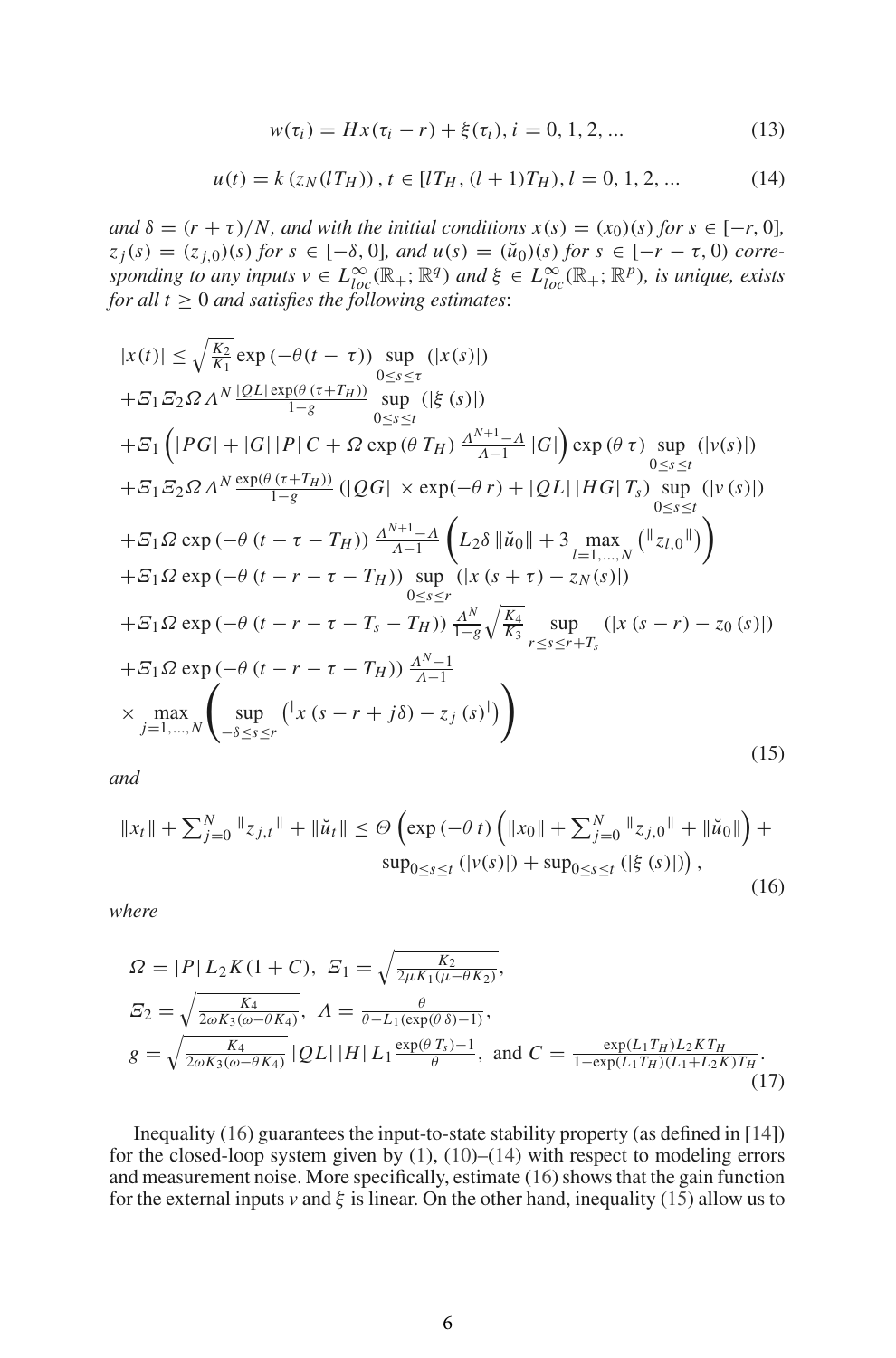estimate explicitly the asymptotic gains of the external inputs  $v$  and  $\xi$  to the output  $Y(t) = x(t)$ : the asymptotic gain of the modeling error *v* is guaranteed to be any number greater than

$$
\mathcal{Z}_1\left(|PG|+|G||P|C+ \Omega \frac{\Lambda^{N+1}-\Lambda}{\Lambda-1}|G|+\frac{\mathcal{Z}_2\Omega \Lambda^N}{1-g}|QG|+\frac{\mathcal{Z}_2\Omega \Lambda^N}{1-g}|QL||HG|T_s\right)
$$

and the asymptotic gain of the measurement error  $\xi$  is guaranteed to be any number greater than

$$
\mathcal{Z}_1 \mathcal{Z}_2 \Omega \Lambda^N \frac{|QL|}{1 - g}, \text{ where}
$$

$$
\Omega = |P| L_2 K (1 + C), \ \mathcal{Z}_1 = \frac{1}{\mu} \sqrt{\frac{K_2}{2K_1}}, \ \mathcal{Z}_2 = \frac{1}{\omega} \sqrt{\frac{K_4}{2K_3}}, \ \Lambda = \frac{1}{1 - L_1 \delta},
$$
\n
$$
g = \mathcal{Z}_2 |QL| |H| L_1 T_s, \text{ and } C = \frac{\exp(L_1 T_H) L_2 K T_H}{1 - \exp(L_1 T_H)(L_1 + L_2 K) T_H}.
$$
\n(18)

Robustness to perturbations of the sampling schedule is also guaranteed.

Estimates (15) and (16) are independent of the lower diameter of the sampling partition (i.e., of  $\inf_{i>0}(\tau_{i+1} - \tau_i)$ ). This feature is in sharp contrast with the result in [7]. This difference is explained by a different methodology in the proof; if the same methodology were followed in [7] then a similar result would be proved. A few words are needed for the explanation of the hybrid dynamic feedback given by  $(10)–(14)$ .

- (10) is an observer for the delayed state vector  $x(t r)$ . However, (10) does not use the continuous signal  $y(t) = Hx(t - r)$ , which is not available. The signal *w*(*t*) replaces the output signal *y*(*t*) =  $Hx(t - r)$ .
- $\bullet$  (12), (13) is an inter-sample predictor for the non-available output signal; it uses the output values at the sampling times and "tries" to predict the output signal between two consecutive sampling times.
- System (11) is an approximate predictor of the future value of the state vector  $x(t + \tau)$ . The approximate predictor uses the estimated value  $z_0(t)$  of the delayed state vector  $x(t - r)$ , which is provided by the observer, and provides  $z_N(t)$ , which is an approximation of  $x(t + \tau)$ .
- Finally, (14) is the "nominal" feedback law computed at the predicted value of the future state vector  $x(t + \tau)$  applied with ZOH (emulation).

#### **Remarks:**

- Contrary to the approach in [15], no tradeoff between the delays (in the input and the output) and the upper diameter of the sampling partition and the holding period is present for our control scheme.
- From (7), we see that for long delays, we can use sufficiently many predictors that ensure the robustness properties (15) and (16). The counterpart of this is that the gains corresponding to measurement and modeling errors will increase.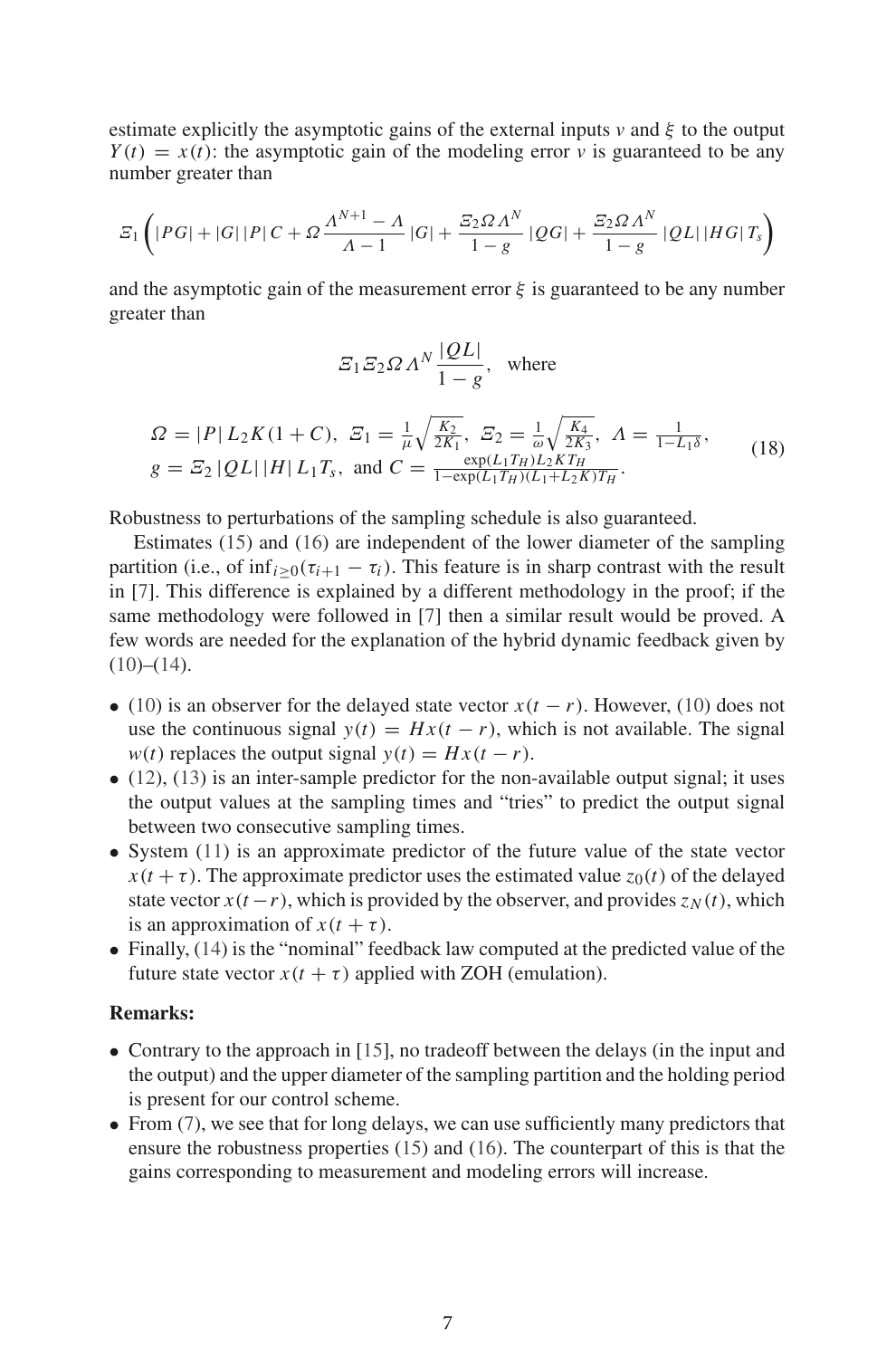## **4 Key Lemmas**

The proof of Theorem 1 is in the following section and is demanding because even the existence/uniqueness of the solution of the overall closed-loop system is not trivial, since the closed-loop system is a hybrid system with delays. For the proof of Theorem 1, we need the following two lemmas, which are stated below. Their proofs are simple and are omitted.

**Lemma 1** *Let*  $r \ge 0$  *be a constant and*  $F : C^0([-r, 0]; \mathbb{R}^n) \times \mathbb{R}^m \rightarrow \mathbb{R}^n$  *be a continuous mapping that is Lipschitz on bounded sets and satisfies the inequal-* $\int f(x, u) dx \leq L \|x\| + M \|u\|$  *for all*  $(x, u) \in C^0([-r, 0]; \mathbb{R}^n) \times \mathbb{R}^m$  *for certain constants*  $L > 0$  *and*  $M \geq 0$ *. Then for every t*<sub>0</sub>  $\geq 0$ *, b*  $\in (t_0, +\infty)$ *,*  $x_0 \in C^0([-r, 0]; \mathbb{R}^n)$ , and  $u \in L^\infty([t_0 - r, b); \mathbb{R}^m)$ , the unique solution of  $\dot{x}(t) = F(x_t, u(t))$  *with initial condition*  $x(t_0 + s) = (x_0)(s)$  *for all*  $s \in [-r, 0]$ *exists for all*  $t \in [t_0, b]$  *and satisfies the estimate* 

$$
||x_t|| \le \exp\left(L(t-t_0)\right) \left( ||x_{t_0}|| + M \int_{t_0}^t |u(s)| \, ds\right) \tag{19}
$$

*for all*  $t \in [t_0, b]$ *.* 

**Lemma 2** *Let*  $P \in \mathbb{R}^{n \times n}$  *be a symmetric, positive definite matrix and*  $K_1 > 0$  *and*  $K_2 > 0$  *be constants such that the inequality*  $K_1 |x|^2 \le x' Px \le K_2 |x|^2$  *holds for*  $all \ x \in \mathbb{R}^n$ . Let  $x : [t_0, b) \to \mathbb{R}^n$  *be an absolutely continuous mapping that satisfies the inequality*

$$
x'(t)P\dot{x}(t) \le -c |x(t)|^2 + \sum_{j=1}^m a_j |v_j(t)|^2
$$
 (20)

*for*  $t \in [t_0, b)$  *a.e., where*  $t_0 \geq 0$ *,*  $b \in (t_0, +\infty]$ *,*  $c > 0$ *, and*  $a_i \geq 0$  ( $j = 1, ..., m$ ) *are constants,*  $p_j \geq 1$  *are integers and*  $v_j \in L^{\infty}_{loc}(\mathbb{R}_+;\mathbb{R}^{p_j})$   $(j = 1, ..., m)$  *are measurable and locally essentially bounded functions. Then for every*  $\mu \in (0, c/K_2)$ *and for every t*  $\in$   $[t_0, b)$ *, the estimate* 

$$
\sup_{t_0 \le s \le t} (|x(s)| \exp(\mu s)) \le \sqrt{\frac{K_2}{K_1}} \sup_{t \ge 0} (\mu s) + \sqrt{\frac{K_2}{K_1(c - \mu K_2)}} \sum_{j=1}^m \sqrt{a_j} \sup_{t_0 \le s \le t} (|v_j(s)| \exp(\mu s)) \qquad (21)
$$

*holds.*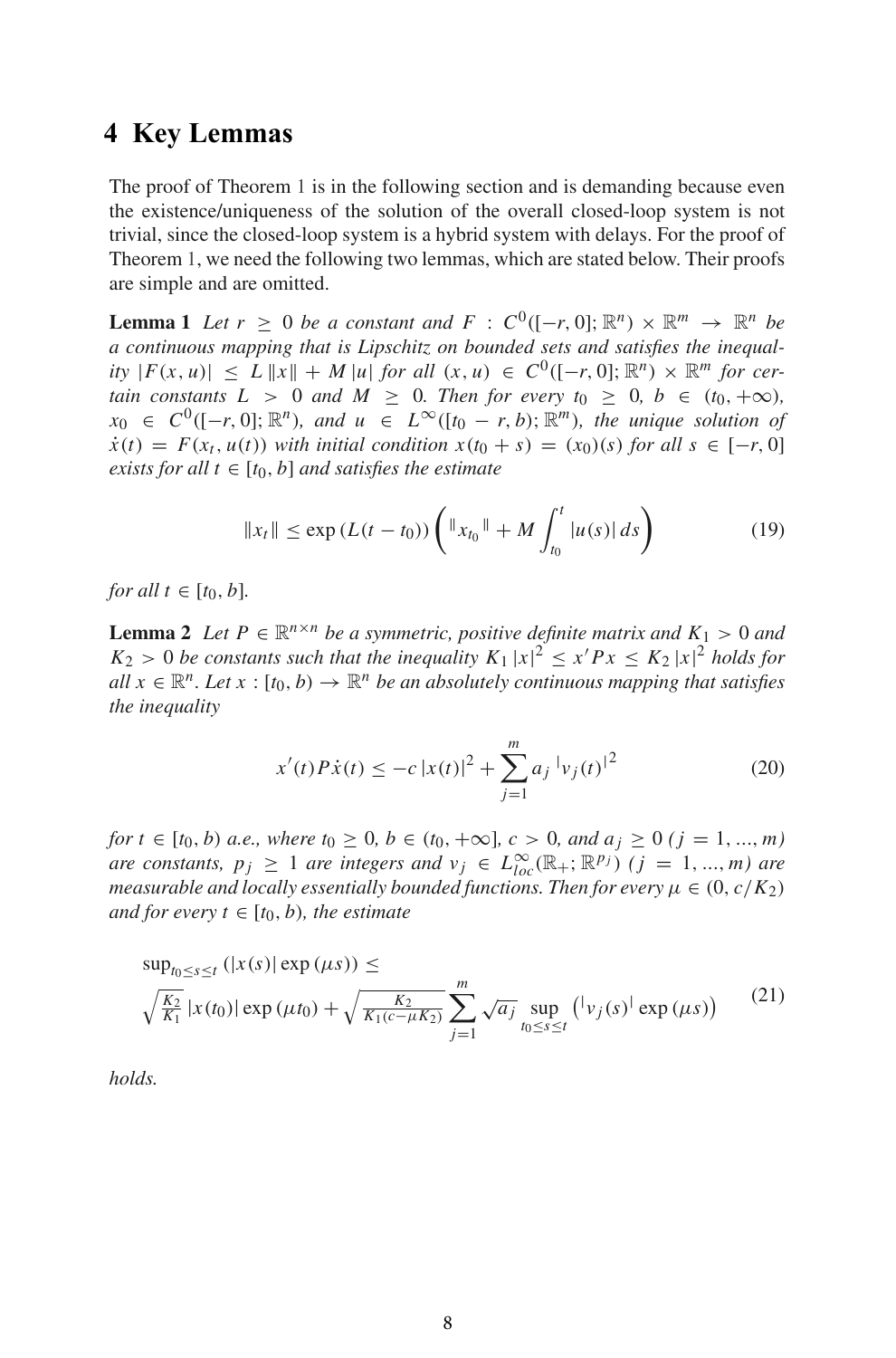### **5 Proof of Theorem 1**

We divide the proof into the following three parts:

#### *Part I: Existence and Uniqueness of Solutions*

In this part of the proof, we show that for every  $x_0 \in C^0([-r, 0]; \mathbb{R}^n)$ ,  $z_{j,0} \in$  $C^0([-0.0]; \mathbb{R}^n)$  (*j* = 0, ..., *N*),  $\breve{u}_0 \in L^\infty([-r-\tau, 0); \mathbb{R}^m)$ ,  $v \in L^\infty_{loc}(\mathbb{R}_+; \mathbb{R}^q)$ , and  $\xi \in L^{\infty}_{loc}(\mathbb{R}_+;\mathbb{R}^p)$ , the closed-loop system given by (1), (10)-(14) has a unique solution with initial condition  $x(s) = (x_0)(s)$  for  $s \in [-r, 0], z_i(s) = (z_{i,0})(s)$ for  $s \in [-\delta, 0]$ , and  $u(s) = (\check{u}_0)(s)$  for  $s \in [-r - \tau, 0)$  corresponding to inputs  $v \in L^{\infty}_{loc}(\mathbb{R}_+; \mathbb{R}^q)$  and  $\xi \in L^{\infty}_{loc}(\mathbb{R}_+; \mathbb{R}^p)$ , and defined for all  $t \ge 0$ .

#### *Part II: Proof of* (15)

In this part of the proof, we show that estimate (15) holds for an appropriate constant  $\theta > 0$ .

#### *Part III: Proof of* (16)

In this part of the proof, we show that estimate (16) holds.

#### *Part I: Existence and Uniqueness of Solutions*

First we prove that for every  $x_0 \in C^0([-r, 0]; \mathbb{R}^n)$ ,  $z_{j,0} \in C^0([- \delta, 0]; \mathbb{R}^n)$  ( $j =$  $(0, ..., N), \, \breve{u}_0 \in L^{\infty}([-r - \tau, 0); \mathbb{R}^m), \, v \in L^{\infty}_{loc}(\mathbb{R}_+; \mathbb{R}^q), \text{ and } \xi \in L^{\infty}_{loc}(\mathbb{R}_+; \mathbb{R}^p),$ the closed-loop system given by (1)–(14) has a unique solution with initial condition *x*(*s*) = (*x*<sub>0</sub>)(*s*) for *s* ∈ [−*r*, 0], *z*<sub>*j*</sub>(*s*) = (*z*<sub>*i*,0</sub>)(*s*) for *s* ∈ [− $\delta$ , 0], and *u*(*s*) =  $(\check{u}_0)(s)$  for  $s \in [-r - \tau, 0)$  corresponding to inputs  $v \in L^{\infty}_{loc}(\mathbb{R}_+; \mathbb{R}^q)$  and  $\xi \in$  $L^{\infty}_{loc}(\mathbb{R}_+;\mathbb{R}^p)$ . The solution is defined for all  $t \geq 0$  and is constructed step-by-step using the following claim:

*Claim 1* Assume that there exist an integer  $a \geq 0$  and  $x \in C^0([-r, aT_H]; \mathbb{R}^n)$ and  $z_j \in C^0([-\delta, aT_H]; \mathbb{R}^n)$  for  $j = 0, ..., N$  that are absolutely continuous on  $[0, aT_H]$ , and  $w \in PC([0, aT_H]; \mathbb{R}^p)$  and  $u \in L^\infty([-r - \tau, aT_H]; \mathbb{R}^m)$  that satisfy  $x(s) = (x_0)(s)$  for  $s \in [-r, 0]$  and  $z_i(s) = (z_i)_0(s)$  for all  $s \in [-\delta, 0]$  and  $u(s) = (\check{u}_0)(s)$  for all  $s \in [-r - \tau, 0)$ , as well as Eqs. (1), (10), (11), and (12) for  $t \in [0, aT_H)$  a.e., Eq. (13) for all integers  $i \ge 0$  with  $\tau_i \le aT_H$ , and Eq. (14) for *l* = 0, ..., *a* − 1 (only when *a* > 0). Then there exist *x* ∈  $C^0([-r, (a+1)T_H]; \mathbb{R}^n)$ and  $z_j \in C^0([- \delta, (a+1)T_H]; \mathbb{R}^n)$   $(j = 0, ..., N)$  that are absolutely continuous on  $[0, (a+1)T_H]$ ,  $w \in PC([0, (a+1)T_H]; \mathbb{R}^p)$ , and  $u \in L^{\infty}([-r-\tau, (a+1)T_H); \mathbb{R}^m)$ that satisfy  $x(s) = (x_0)(s)$  for  $s \in [-r, 0], z_i(s) = (z_{i,0})(s)$  for  $s \in [-\delta, 0],$  $u(s) = (\check{u}_0)(s)$  for  $s \in [-r - \tau, 0)$ , Eqs. (1), (10)–(12) for  $t \in [0, (a + 1)T_H)$  a.e., Eq. (13) for all integers  $i \ge 0$  with  $\tau_i \le (a+1)T_H$ , and Eq. (14) for  $l = 0, ..., a$ .

*Proof (Claim 1)* Using (14) for  $l = a$ , we can (uniquely) define *u* on [ $aT_H$ ,  $(a + 1)T_H$ ). Since *u* is constant on  $[aT_H, (a + 1)T_H)$ , we know that  $u \in L^{\infty}$  $([-r - \tau, (a + 1)T_H); \mathbb{R}^m).$ 

Since the right-hand side of (1) satisfies a linear growth condition and since *u* is defined on  $[-r - \tau, (a + 1)T_H)$ , it follows from Lemma 1 that we can uniquely define *x* on  $[aT_H, (a+1)T_H]$ . The extended mapping  $x : [-r, (a+1)T_H] \to \mathbb{R}^n$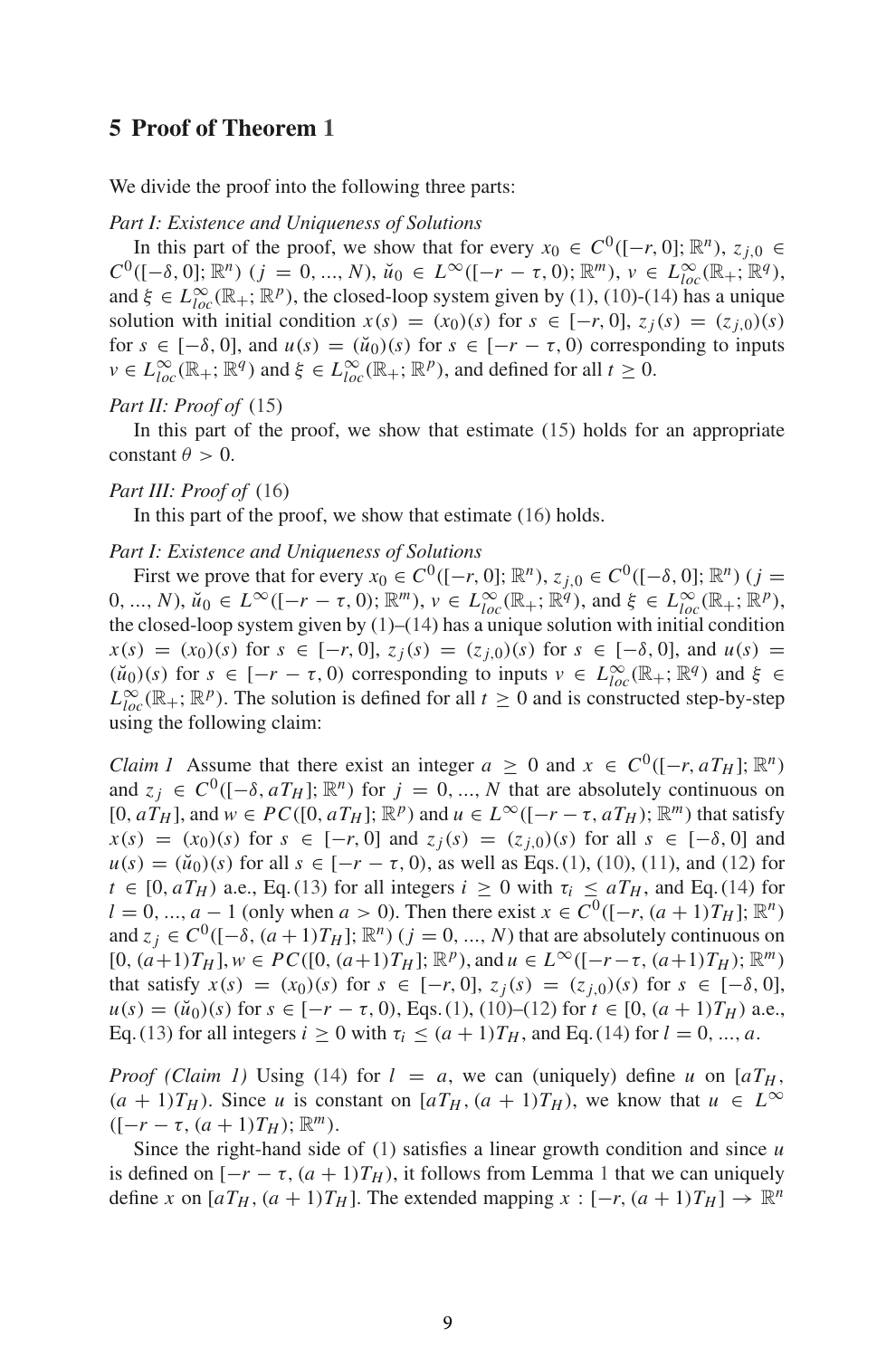satisfies  $x \in C^0([-r, (a+1)T_H]; \mathbb{R}^n)$ , is absolutely continuous on  $[0, (a+1)T_H]$ , and satisfies (1) for  $t \in [0, (a+1)T_H)$  a.e.

Since  $\lim_{i\to\infty} \tau_i = +\infty$ , there are only a finite number of sampling times  $\tau_i$  in the interval  $[aT_H, (a+1)T_H]$  (and possibly none). The right-hand sides of (10) and (12) satisfy a linear growth condition and since *u* is defined on  $[-r - \tau, (a+1)T_H)$  and *x* is defined on  $[-r, (a + 1)T_H]$ , it follows from Lemma 1 that we can uniquely define  $(z_0, w)$  on  $[aT_H, (a+1)T_H]$ . The extended mapping  $z_0 : [-\delta, (a+1)T_H] \rightarrow \mathbb{R}^n$ satisfies  $z_0 \in C^0([-{\delta}, (a+1)T_H]; \mathbb{R}^n)$ , is absolutely continuous on  $[0, (a+1)T_H]$ and satisfies (10) and (12) for  $t \in [0, (a + 1)T_H)$  a.e.. Moreover, the extended mapping  $w : [0, (a+1)T_H] \rightarrow \mathbb{R}^p$  satisfies  $w \in PC([0, (a+1)T_H]; \mathbb{R}^p)$ .

Finally, using (11) and Lemma 1, we can define  $z_1$  and next  $z_2, ..., z_N$  on  $[aT_H, (a + 1)T_H]$ . The extended mappings  $z_j : [-\delta, (a + 1)T_H] \rightarrow \mathbb{R}^n$  (for  $j = 1, ..., N$ ) satisfy  $z_j \in C^0([-8, (a + 1)T_H]; \mathbb{R}^n)$ , are absolutely continuous on  $[0, (a+1)T_H]$  and satisfy (11) for  $t \in [0, (a+1)T_H)$  a.e. Therefore, the claim holds.  $\triangleleft$ 

#### *Part II: Proof of* (15)

We next present three inequalities, which are direct consequences of  $(1)$ ,  $(2)$ ,  $(6)$ and (10):

$$
(z_0(t) - x(t - r))' Q \frac{d}{dt} (z_0(t) - x(t - r)) \le -2\omega |z_0(t) - x(t - r)|^2
$$
  
-(z<sub>0</sub>(t) - x(t - r))' QGv(t - r) - (z<sub>0</sub>(t) - x(t - r))' QL (w(t) - Hx(t - r))  
for a.e. t \ge T, (22)

$$
x'(t)P\dot{x}(t) \le -4\mu |x(t)|^2 + x'(t)PGv(t) - x'(t)P(f(x(t), k(x(t))) - f(x(t), u(t - \tau))),
$$
  
for a.e.  $t \ge 0$ , and (23)

$$
z'_0(t)Q\dot{z}_0(t) \le -2\omega |z_0(t)|^2 + z'_0(t)Qf(0, u(t - r - \tau)) - z'_0(t)QLw(t),
$$
  
for a.e.  $t \ge 0$ , (24)

where  $T = \min \{ \tau_i : \tau_i \ge r , i = 1, 2, \ldots \}$  is the smallest sampling time for which  $\tau_i > r$  holds.

The following equations hold for all  $j = 1, ..., N, t \ge 0$  and are direct consequences of (11):

$$
z_j(t) = z_{j-1}(t) + \int_{t-\delta}^t f(z_j(s), u(s + j\delta - r - \tau))ds + \exp(-ct) \left( z_j(0) - z_{j-1}(0) - \int_{-\delta}^0 f(z_j(s), u(s + j\delta - r - \tau))ds \right)
$$
(25)  
for all  $t \ge 0$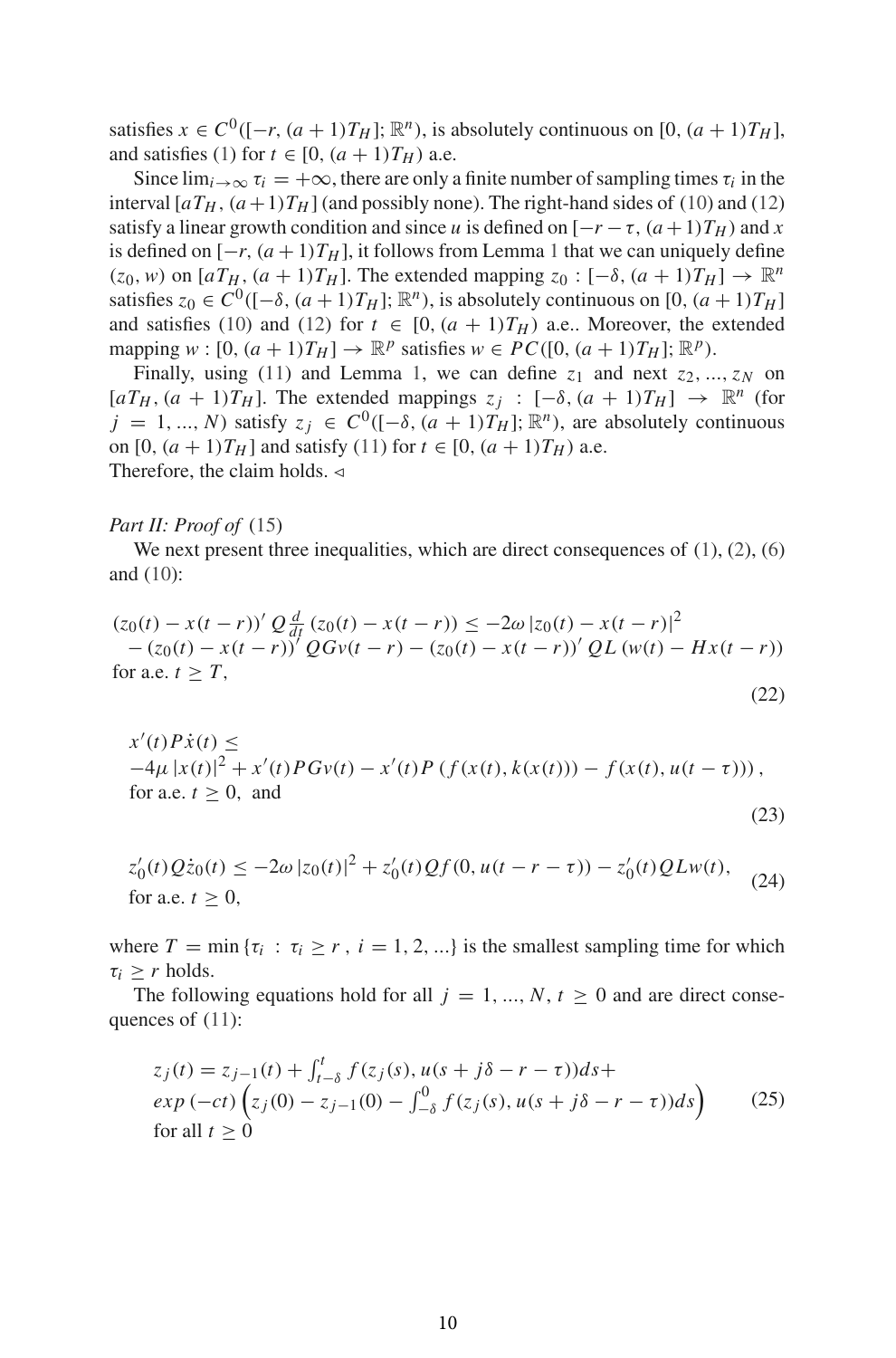$$
x(t - r + j\delta) =
$$
  
\n
$$
x(t - r + (j - 1)\delta) + \int_{t-\delta}^{t} f(x(s - r + j\delta), u(s + j\delta - r - \tau))ds
$$
 (26)  
\n
$$
+ \int_{t-r+(j-1)\delta}^{t-r+j\delta} Gv(s)ds \text{ for all } t \geq r
$$

Completing the squares in (22) and (24), and using (23) and (5), we get:

$$
(z_0(t) - x(t - r))' Q \frac{d}{dt} (z_0(t) - x(t - r)) \le
$$
  
\n
$$
-\omega |z_0(t) - x(t - r)|^2 + \frac{1}{2\omega} |QG|^2 |v(t - r)|^2
$$
  
\n
$$
+\frac{1}{2\omega} |QL|^2 |w(t) - Hx(t - r)|^2 \text{ for a.e. } t \ge T
$$
\n(27)

$$
x'(t + \tau)P\dot{x}(t + \tau) \le
$$
  
\n
$$
-4\mu |x(t + \tau)|^2 + |PG| |v(t + \tau)| |x(t + \tau)|
$$
  
\n
$$
+ |P| L_2 |x(t + \tau)| |k(x(t + \tau)) - u(t)| \text{ for a.e. } t \ge 0.
$$
\n(28)

$$
z'_0(t)Q\dot{z}_0(t) \leq -\omega |z_0(t)|^2 + \frac{1}{2\omega} |Q|^2 L_2^2 |u(t - r - \tau)|^2
$$
  
+ 
$$
\frac{1}{2\omega} |QL|^2 |w(t)|^2, \text{ for a.e. } t \geq 0.
$$
 (29)

For all  $t \geq 0$ , we can use (14) to get  $u(t) = k(z_N(T_H))$ , where  $l = [t/T_H]$ . It follows from Eq. (1) that

$$
|x(t + \tau) - x(IT_H + \tau)| \le
$$
  

$$
\int_{IT_H + \tau}^{t + \tau} |f(x(s), u(s - \tau))| ds + |G| \int_{IT_H + \tau}^{t + \tau} |v(s)| ds.
$$
 (30)

Therefore, we get the following for all  $t \geq 0$ , where  $l = [t/T_H]$ :

$$
|x(t + \tau) - x(IT_H + \tau)| \le L_1 \int_{IT_H}^t |x(s + \tau) - x(IT_H + \tau)| ds
$$
  
+  $(L_1 + L_2 K) T_H |x(IT_H + \tau)|$   
+  $L_2 KT_H |z_N(IT_H) - x(IT_H + \tau)| + |G| T_H \sup_{IT_H \le s \le t} (|v(s + \tau)|)$ 

(using the triangle inequality, (4) and (5) and the fact that  $t \in [lT_H, (l+1)T_H)$ ) and

$$
|x(t + \tau) - x(T_H + \tau)| \le \exp(L_1 T_H) (L_1 + L_2 K) T_H |x(T_H + \tau)| + \exp(L_1 T_H) L_2 K T_H |z_N(T_H) - x(T_H + \tau)| + \exp(L_1 T_H) |G| T_H \sup_{|T_H \le s \le t} (|v(s + \tau)|)
$$

(using the Gronwall-Bellman lemma and the fact that  $t \in [lT_H, (l + 1)T_H)$ ), and

$$
|x(t + \tau) - x(T_H + \tau)| \le \frac{\exp(L_1 T_H)(L_1 + L_2 K)T_H}{1 - \exp(L_1 T_H)(L_1 + L_2 K)T_H} |x(t + \tau)|
$$
  
+ 
$$
\frac{\exp(L_1 T_H)L_2 K T_H}{1 - \exp(L_1 T_H)(L_1 + L_2 K)T_H} |z_N(T_H) - x(T_H + \tau)|
$$
  
+ 
$$
\frac{\exp(L_1 T_H)|G|T_H}{1 - \exp(L_1 T_H)(L_1 + L_2 K)T_H} \sup_{T_H \le s \le t} (|v(s + \tau)|)
$$

(using the triangle inequality and the fact that  $\exp(L_1T_H)(L_1 + L_2K)T_H < 1$ ).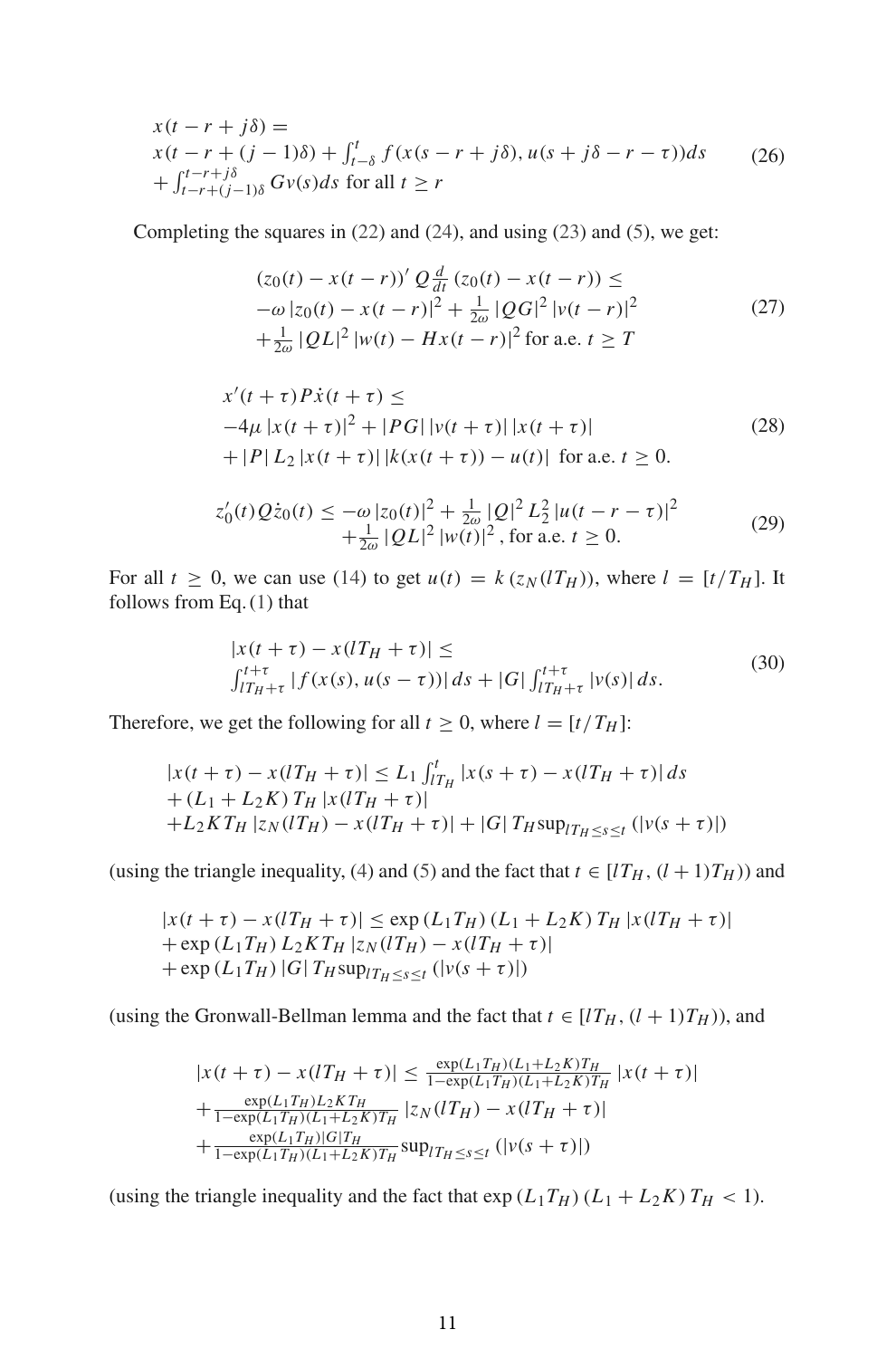The above inequality in conjunction with the triangle inequality, (3), (28) and (14) (which implies that  $u(t) = k(z_N(1T_H))$ , where  $l = [t/T_H]$ ) and the inequality

$$
\frac{\exp(L_1 T_H)(L_1 + L_2 K) T_H}{1 - \exp(L_1 T_H)(L_1 + L_2 K) T_H} |P| L_2 K \le 2\mu
$$
\n(31)

give

$$
x'(t+\tau)P\dot{x}(t+\tau) \le -2\mu |x(t+\tau)|^2
$$
  
+ 
$$
\frac{|P|L_2K(1-L_1T_H \exp(L_1T_H))}{1-\exp(L_1T_H)(L_1+L_2K)T_H} |x(t+\tau)| |x(lT_H+\tau) - z_N(lT_H)|
$$
  
+ 
$$
\left(\frac{\exp(L_1T_H)|G||P|L_2KT_H}{1-\exp(L_1T_H)(L_1+L_2K)T_H} + |PG|\right) |x(t+\tau)| \sup_{I\to S \le t} (|v(s+\tau)|)
$$
 (32)

for  $t \ge 0$  a.e. and  $l = [t/T_H]$ . Completing the squares in (32), we get

$$
x'(t+\tau)P\dot{x}(t+\tau) \le
$$
  
\n
$$
-\mu |x(t+\tau)|^2 + \frac{1}{2\mu} \left( \frac{|P|L_2K(1-L_1T_H \exp(L_1T_H))}{1-\exp(L_1T_H)(L_1+L_2K)T_H} \right)^2 |x(lT_H + \tau) - z_N(lT_H)|^2
$$
  
\n
$$
= +\frac{1}{2\mu} \left( \frac{\exp(L_1T_H)|G||P|L_2KT_H}{1-\exp(L_1T_H)(L_1+L_2K)T_H} + |PG| \right)^2 \sup_{I\uparrow H \leq s \leq t} (|v(s+\tau)|^2)
$$
\n(33)

for  $t \ge 0$  a.e. and  $l = [t/T_H]$ . Combining (25) and (26), we obtain the following for all  $j = 1, ..., N$  and  $t \ge r$ :

$$
\begin{aligned} \left| z_j(t) - x(t - r + j\delta) \right| &\leq |G| \sup_{t-r+(j-1)\delta \leq s \leq t-r+j\delta} (|v(s)|) + \\ & \left| z_{j-1}(t) - x(t - r + (j-1)\delta) \right| + L_1 \int_{t-\delta}^t |z_j(s) - x(s - r + j\delta) | ds \\ &+ \exp(-ct) \left| z_j(0) - z_{j-1}(0) - \int_{-\delta}^0 f(z_j(s), u(s + j\delta - r - \tau)) ds \right| \end{aligned} \tag{34}
$$

It follows from (34) that the following inequalities hold for all  $\theta \in (0, c]$ ,  $j =$ 1, ..., *N*, and  $t \ge r$ :

$$
\sup_{r \leq s \leq t} \left( \left| z_j(s) - x(s - r + j\delta) \right| \exp(\theta s) \right) \leq
$$
\n
$$
\sup_{r \leq s \leq t} \left( \left| z_{j-1}(s) - x(s - r + (j - 1)\delta) \right| \exp(\theta s) \right) + L_1 \frac{\exp(\theta \delta) - 1}{\theta} \sup_{r - \delta \leq s \leq t} \left( \left| z_j(s) - x(s - r + j\delta) \right| \exp(\theta s) \right) + \left| z_j(0) - z_{j-1}(0) - \int_{-\delta}^0 f(z_j(s), u(s + j\delta - r - \tau)) ds \right| + |G| \exp(\theta t) \sup_{0 \leq s \leq t - r + j\delta} (|v(s)|)
$$
\n(35)

Since  $L_1 \delta < 1$ , there is a small enough  $\theta \in (0, c]$  such that  $L_1 (\exp(\theta \delta) - 1) < \theta$ . It follows from (35) that the following inequalities hold for all  $\theta \in (0, c]$  sufficiently small,  $j = 1, ..., N$  and  $t \ge r$ :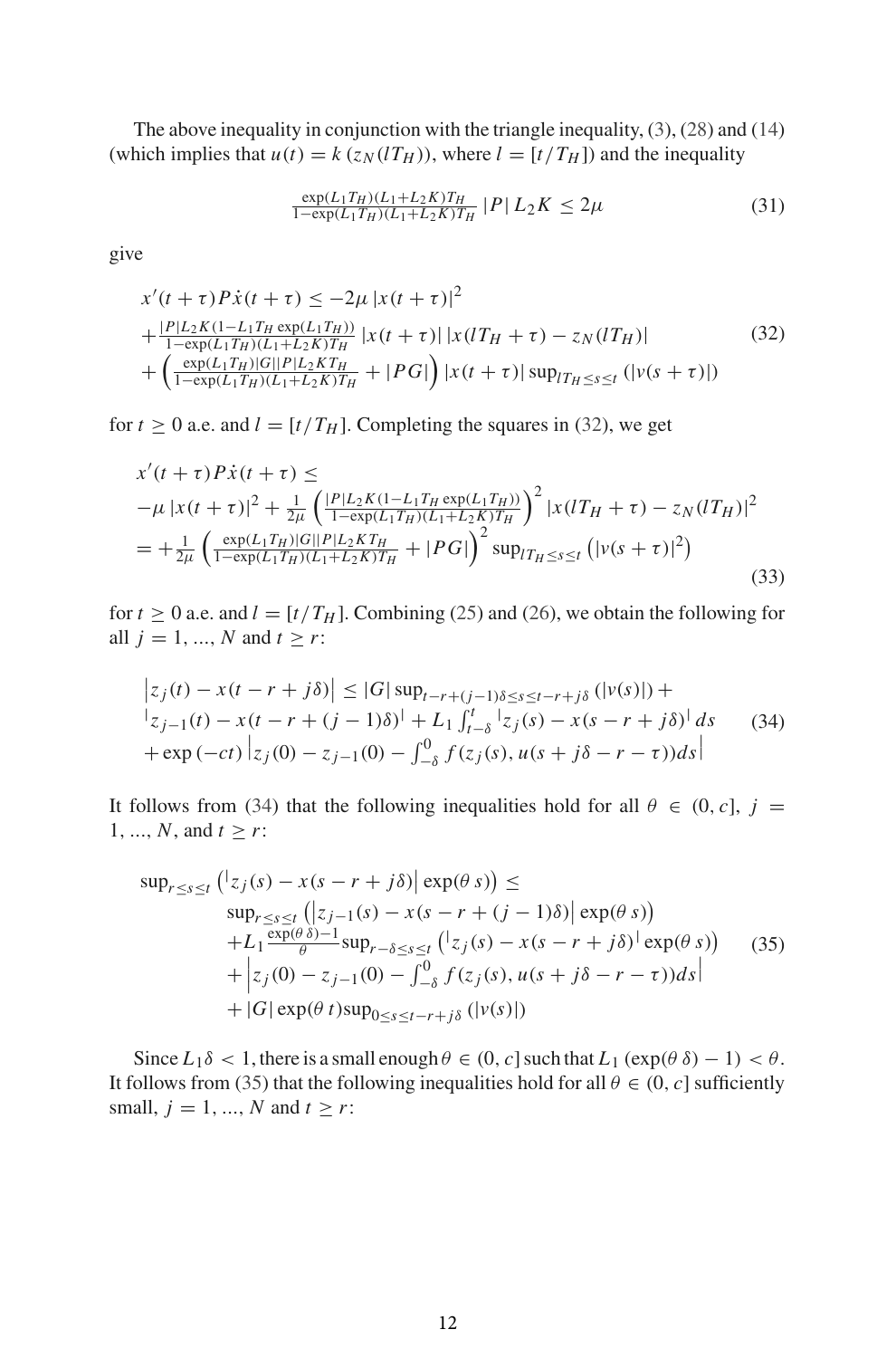$$
\sup_{r \leq s \leq t} (|z_j(s) - x(s - r + j\delta)| \exp(\theta s)) \leq
$$
  
\n
$$
A \sup_{r \leq s \leq t} (|z_{j-1}(s) - x(s - r + (j - 1)\delta)| \exp(\theta s))
$$
  
\n
$$
+ \sup_{r-\delta \leq s \leq r} (|z_j(s) - x(s - r + j\delta)| \exp(\theta s))
$$
  
\n
$$
+ A |G| \exp(\theta t) \sup_{0 \leq s \leq t-r+j\delta} (|v(s)|)
$$
  
\n
$$
+ A |z_j(0) - z_{j-1}(0) - \int_{-\delta}^{0} f(z_j(s), u(s + j\delta - r - \tau)) ds|
$$
\n(36)

where

$$
\Lambda = \frac{\theta}{\theta - L_1 \left( \exp(\theta \, \delta) - 1 \right)}.\tag{37}
$$

Using (4), (5), (36), the fact that  $L_1\delta < 1$ , and induction, we conclude that the following inequalities hold for all sufficiently small  $\theta \in (0, c]$  and all  $j = 1, ..., N$ and  $t \geq r$ :

$$
\sup_{r \leq s \leq t} (|z_j(s) - x(s - r + j\delta)| \exp(\theta s)) \leq
$$
\n
$$
A^j \sup_{r \leq s \leq t} (|z_0(s) - x(s - r)| \exp(\theta s))
$$
\n
$$
+ \frac{A^{j-1}}{A-1} \exp(\theta r) \max_{l=1,\dots,j} (\sup_{r-\delta \leq s \leq r} (|z_l(s) - x(s - r + l\delta)|))
$$
\n
$$
+ A \frac{A^{j-1}}{A-1} \left( L_2 \delta \|u_0\| + 3 \max_{l=1,\dots,j} (||z_{l,0}||) \right)
$$
\n
$$
+ A \frac{A^{j-1}}{A-1} |G| \exp(\theta t) \sup_{0 \leq s \leq t-r+j\delta} (|v(s)|)
$$
\n(38)

Using Lemma 2 and inequalities (27) and (33) we obtain:

$$
\sup_{0 \le s \le t} (|x(s + \tau)| \exp(\theta s)) \le \sqrt{\frac{K_2}{K_1}} |x(\tau)|
$$
  
+  $\sqrt{\frac{K_2}{2\mu K_1(\mu - \theta K_2)}} \left( |PG| + \frac{\exp(L_1 T_H) |G||P| L_2 K T_H}{1 - \exp(L_1 T_H) (L_1 + L_2 K) T_H} \right) \exp(\theta t) \sup_{\tau \le s \le t + \tau} (|v(s)|)$   
+  $\sqrt{\frac{K_2}{2\mu K_1(\mu - \theta K_2)}} \left( \frac{|P| L_2 K (1 - L_1 T_H \exp(L_1 T_H))}{1 - \exp(L_1 T_H) (L_1 + L_2 K) T_H} \right)$   
×  $\exp(\theta T_H) \sup_{0 \le s \le t} (|x(s + \tau) - z_N(s)| \exp(\theta s))$  (39)

for all  $t \ge 0$  and  $\theta \in (0, \mu/K_2)$ , where  $K_1$  and  $K_2 > 0$  are constants such that the inequality  $K_1 |x|^2 \le x' Px \le K_2 |x|^2$  holds for all  $x \in \mathbb{R}^n$  and

$$
\sup_{T \le s \le t} (|z_0(s) - x(s - r)| \exp(\theta s)) \le \sqrt{\frac{K_4}{K_3}} |z_0(T) - x(T - r)| \exp(\theta T) + \sqrt{\frac{K_4}{2\omega K_3(\omega - \theta K_4)}} |QG| \sup_{0 \le s \le t - r} (|v(s)| \exp(\theta s)) + \sqrt{\frac{K_4}{2\omega K_3(\omega - \theta K_4)}} |QL| \sup_{T \le s \le t} (|w(s) - Hx(s - r)| \exp(\theta s))
$$
(40)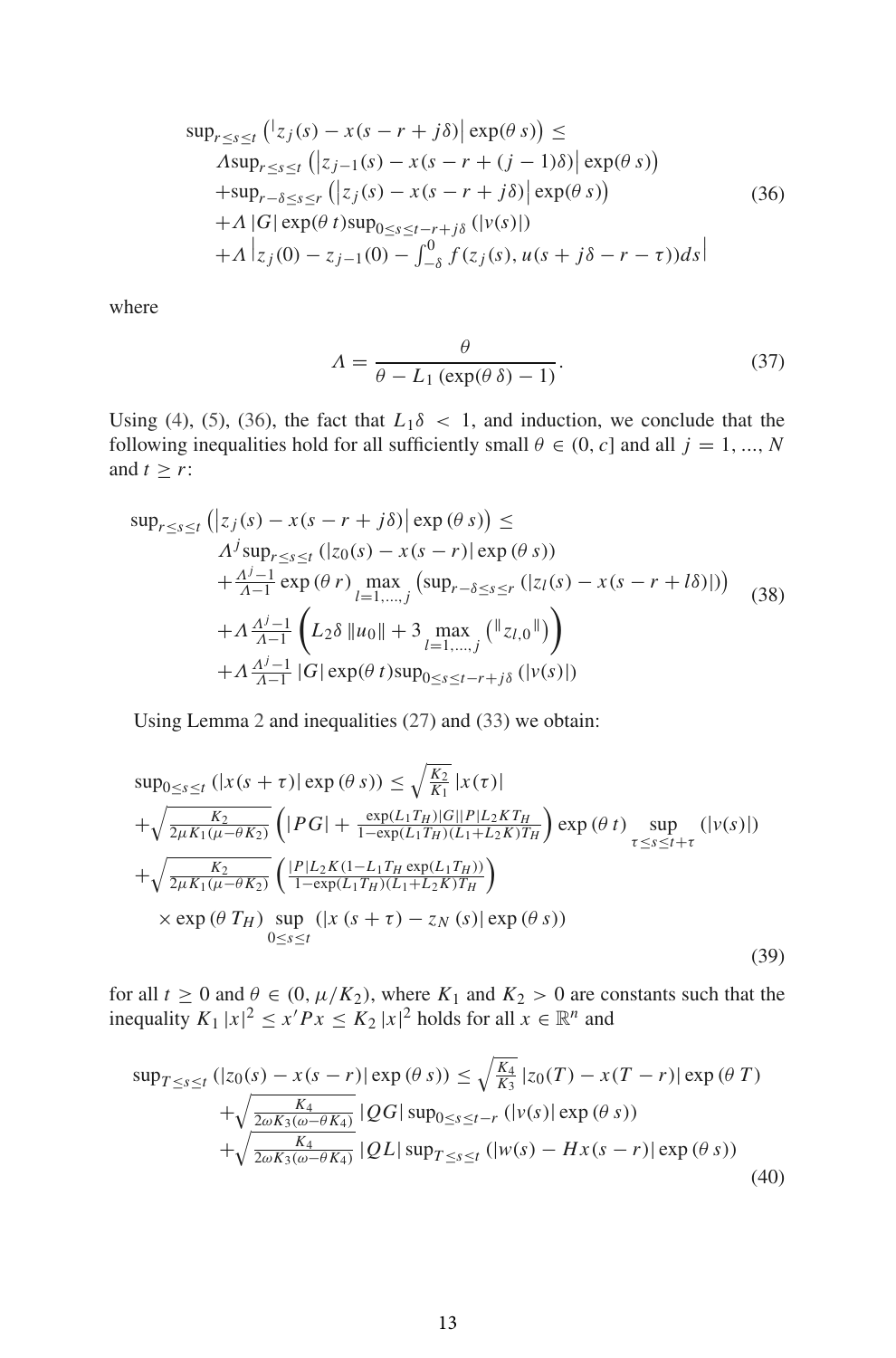for all  $t \geq T$  and  $\theta \in (0, \omega/K_4)$ , where  $T = \min{\{\tau_i : \tau_i \geq r, i = 1, 2, ...\}}$ . Combining (39) and (38) for  $j = N$ , we obtain the following for all  $t \ge 0$  and sufficiently small  $\theta > 0$ :

$$
sup_{0 \leq s \leq t} (|x(s + \tau)| \exp(\theta s)) \leq \sqrt{\frac{K_2}{K_1}} |x(\tau)|
$$
  
+  $\sqrt{\frac{K_2}{2\mu K_1(\mu - \theta K_2)}} (|PG| + \frac{\exp(L_1T_H)|G||P|L_2KT_H}{1 - \exp(L_1T_H)(L_1 + L_2K)T_H})$   
 $\times \exp(\theta t) \sup_{\tau \leq s \leq t + \tau} (|v(s)|)$   
+  $\sqrt{\frac{K_2}{2\mu K_1(\mu - \theta K_2)}} (\frac{|P|L_2K(1 - L_1T_H \exp(L_1T_H))}{1 - \exp(L_1T_H)(L_1 + L_2K)T_H})$   
 $\times \exp(\theta (r + T_H)) \sup_{0 \leq s \leq r} (|x(s + \tau) - z_N(s)|)$   
+  $\sqrt{\frac{K_2}{2\mu K_1(\mu - \theta K_2)}} (\frac{|P|L_2K(1 - L_1T_H \exp(L_1T_H))}{1 - \exp(L_1T_H)(L_1 + L_2K)T_H}) \exp(\theta T_H)$   
 $\times \Lambda \frac{A^{N-1}}{A-1} (L_2\delta ||u_0|| + 3 \max_{l = 1,...,N} (||z_{l,0}||)$   
+  $\sqrt{\frac{K_2}{2\mu K_1(\mu - \theta K_2)}} (\frac{|P|L_2K(1 - L_1T_H \exp(L_1T_H))}{1 - \exp(L_1T_H)(L_1 + L_2K)T_H}) \exp(\theta T_H)$   
 $\times \Lambda^N \sup_{\tau \leq s \leq t} (|x(s - r) - z_0(s)| \exp(\theta s))$   
+  $\sqrt{\frac{K_2}{2\mu K_1(\mu - \theta K_2)}} (\frac{|P|L_2K(1 - L_1T_H \exp(L_1T_H))}{1 - \exp(L_1T_H)(L_1 + L_2K)T_H}) \exp(\theta (r + T_H))$   
 $\times \frac{A^{N-1}}{A-1} \max_{j=1,...,N} (sup_{-\delta \leq s \leq r} (|x(s - r + j\delta) - z_j(s)|))$   
+  $\sqrt{\frac{K_2}{2\mu K_1(\mu - \theta K_2)}} (\frac{|P|L_2K(1 - L_1T_H \$ 

Combining (1) and (12), we obtain the following for all  $t \in [\tau_i, \tau_{i+1})$  with  $\tau_i \geq T$ :

$$
|w(t) - Hx(t - r)| \le |w(\tau_i) - Hx(\tau_i - r)| + |H| L_1 \int_{\tau_i}^t |z_0(s) - x(s - r)| ds
$$
  
+ |HG|  $\int_{\tau_i}^t |v(s - r)| ds$  (42)

Using (13), (42) and the facts that  $t \in [\tau_i, \tau_{i+1}), \tau_i \geq T$ , and  $\sup_{i\geq 0} (\tau_{i+1} - \tau_i) \leq$ *T*<sub>*s*</sub>, we get the following for all  $\theta > 0$ :

$$
|w(t) - Hx(t - r)| \exp(\theta t) \le
$$
  
 
$$
|\xi(\tau_i)| \exp(\theta t) + |HG|T_s \exp(\theta t) \sup_{\tau_i \leq s \leq t} (|v(s - r)|)
$$
  
 
$$
+ |H| L_1 \sup_{\tau_i \leq s \leq t} (|z_0(s) - x(s - r)| \exp(\theta s)) \frac{\exp(\theta T_s) - 1}{\theta}
$$
 (43)

Estimate (43) implies the following estimate for all  $t \geq T$  and  $\theta > 0$ :

$$
\sup_{T \leq s \leq t} (|w(s) - Hx(s - r)| \exp(\theta s)) \leq \exp(\theta t) \sup_{T \leq s \leq t} (|\xi(s)|)
$$
  
+|H|L\_1 \sup\_{T \leq s \leq t} (|z\_0(s) - x(s - r)| \exp(\theta s)) \frac{\exp(\theta T\_s) - 1}{\theta}  
+|H G|T\_s \exp(\theta t) \sup\_{0 \leq s \leq t-r} (|v(s)|) \tag{44}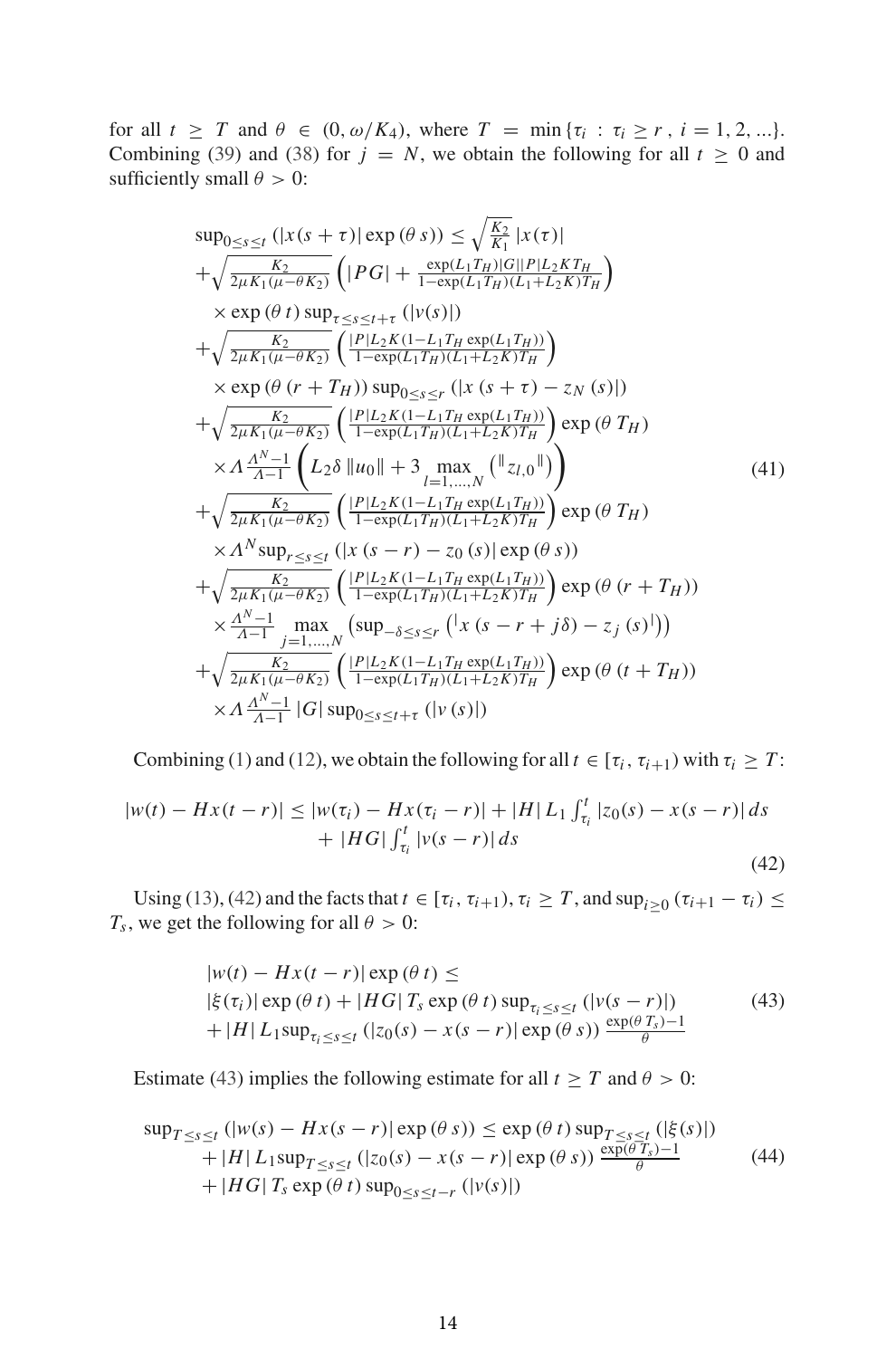Since  $\sqrt{\frac{K_4}{2K_3}}$  | QL| | H| L<sub>1</sub>T<sub>*s*</sub> <  $\omega$ , it follows that there exists  $\theta > 0$  such that

$$
g = \sqrt{\frac{K_4}{2\omega K_3(\omega - \theta K_4)}} |QL| |H| L_1 \frac{\exp(\theta T_s) - 1}{\theta} < 1.
$$
 (45)

Combining (40) and (44), we get this for all  $t \geq T$  and for all sufficiently small  $\theta > 0$ :

$$
\sup_{T \leq s \leq t} (|z_0(s) - x(s - r)| \exp(\theta s)) \leq
$$
\n
$$
\frac{1}{1 - g} \sqrt{\frac{K_4}{K_3}} |z_0(T) - x(T - r)| \exp(\theta T)
$$
\n
$$
+ \frac{\exp(\theta t)}{1 - g} \sqrt{\frac{K_4}{2\omega K_3(\omega - \theta K_4)}} (|QG| \exp(-\theta r) + |QL| |HG| T_s) \sup_{0 \leq s \leq t} (|v(s)|)
$$
\n
$$
+ \frac{1}{1 - g} \sqrt{\frac{K_4}{2\omega K_3(\omega - \theta K_4)}} |QL| \exp(\theta t) \sup_{T \leq s \leq t} (|\xi(s)|)
$$
\n(46)

Combining (41) and (46) and using the fact that  $\sup_{i\geq 0} (\tau_{i+1} - \tau_i) \leq T_s$  (which implies that  $T = \min \{ \tau_i : \tau_i \ge r, i = 1, 2, ...\}$  satisfies  $T \le r + T_s$ , we obtain estimate (15) for all  $t \ge 0$  and sufficiently small  $\theta > 0$ .

#### *Part III: Proof of* (16)

Our strategy for the proof of estimate (16) is described next.

Using (38), (46) and (15) in conjunction with a standard causality argument, we conclude that there exists a constant  $\kappa > 0$  such that the following inequality holds for all  $t \geq 0$ :

$$
||x_t|| + \sum_{j=0}^{N} ||z_t|| \le \kappa \exp(-\theta \ t) \sup_{0 \le s \le t + r + T_s} \left( ||x_s|| + ||\check{u}_s|| + \sum_{j=0}^{N} ||z_{j,s}|| \right) + \kappa \left( \sup_{0 \le s \le t} (|\xi(s)|) + \sup_{0 \le s \le t} (|v(s)|) \right)
$$
(47)

Using (3), (14) and the fact that  $k(0) = 0$ , we obtain the following for all  $t \ge 0$ :

$$
\|\check{u}_t\| \le \|\check{u}_0\| \exp\left(-\theta(t - r - \tau)\right) + K \exp\left(-\theta(t - r - \tau - T_H)\right) \sup_{0 \le s \le t} \left(\left|z_N(s)\right| \exp(\theta s)\right)
$$
\n(48)

Therefore, inequalities (47) and (48) allow us to conclude the existence of a constant  $\bar{k} > 0$  such that the following inequality holds for all  $t \ge 0$ :

$$
||x_t|| + ||\breve{u}_t|| + \sum_{j=0}^{N} ||z_t|| \le
$$
  
\n
$$
\bar{\kappa} \exp(-\theta \ t) \sup_{0 \le s \le \tau + r + T_s} (||x_s|| + ||\breve{u}_s|| + \sum_{j=0}^{N} ||z_{j,s}||)
$$
\n
$$
+ \bar{\kappa} \left( \sup_{0 \le s \le t} (|\xi(s)|) + \sup_{0 \le s \le t} (|v(s)|) \right)
$$
\n(49)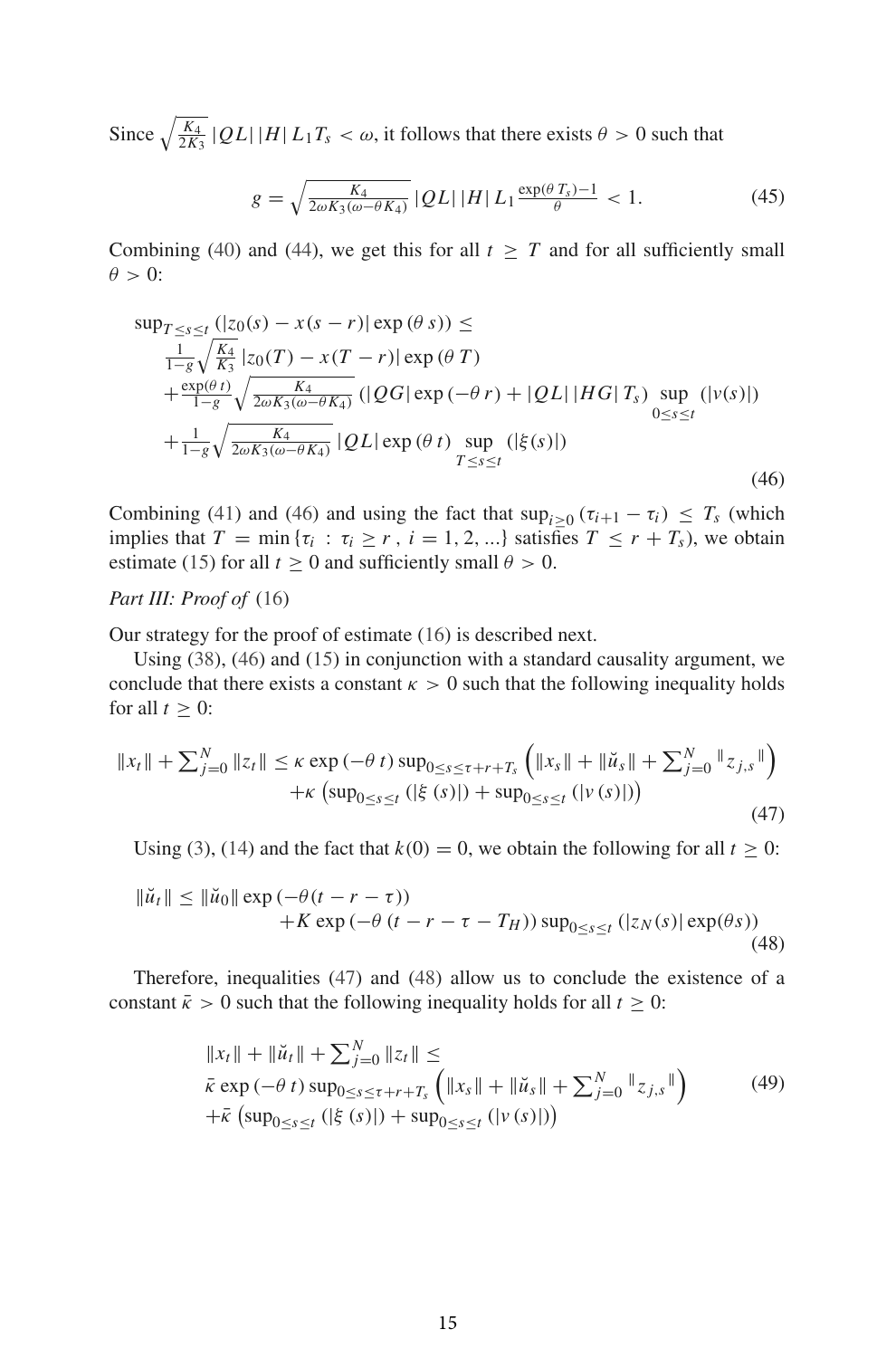To show (16), we use inequality (49) and the following claim:

*Claim 2* For every integer  $i > 0$  there exists a constant  $M_i > 0$  such that

$$
||x_t|| + ||\breve{u}_t|| + \sum_{j=0}^{N} ||z_{j,t}|| \le
$$
  
\n
$$
M_i \left( ||x_0|| + \sum_{j=0}^{N} ||z_{j,0}|| + ||\breve{u}_0|| + \sup_{0 \le s \le t} (|v(s)|) + \sup_{0 \le s \le t} (|\xi(s)|) \right)
$$
(50)  
\nfor all  $t \in [0, iT_H]$ 

Indeed, if Claim 2 holds, then inequality (16) is a direct consequence of (49). Therefore, the rest of the proof is devoted to the proof of Claim 2.

Using Lemma 2 and inequality (29) we obtain for all  $t \geq 0$ :

$$
\sup_{0 \le s \le t} (|z_0(s)| \exp(\theta s)) \le \sqrt{\frac{K_4}{K_3}} |z_0(0)| + \sqrt{\frac{K_4}{2\omega K_3(\omega - \theta K_4)}} |Q| L_2 \sup_{0 \le s \le t} (|u(s - r - \tau)| \exp(\theta s)) + \sqrt{\frac{K_4}{2\omega K_3(\omega - \theta K_4)}} |Q| \sup_{0 \le s \le t} (|w(s)| \exp(\theta s))
$$
\n(51)

Using (4), (5) and (12) we obtain the following for all  $t \in [\tau_i, \tau_{i+1})$  and  $i =$  $0, 1, 2, ...$ 

$$
|w(t)| \le |w(\tau_i)| + |H| L_1 \frac{\exp(-\theta \tau_i) - \exp(-\theta \tau)}{\theta} \sup_{\tau_i \le s \le t} (|z_0(s)| \exp(\theta \ s))
$$
  
+ |H| L\_2 \frac{\exp(-\theta \tau\_i) - \exp(-\theta \tau)}{\theta} \sup\_{\tau\_i \le s \le t} (|u(s - r - \tau)| \exp(\theta \ s)) (52)

Combining the estimate (52) with (13) and using the facts that  $t \in [\tau_i, \tau_{i+1})$  and  $\sup_{i\geq 0} (\tau_{i+1} - \tau_i) \leq T_s$ , we obtain:

$$
\sup_{0 \le s \le t} (|w(s)| \exp(\theta s)) \le \sup_{0 \le s \le t} (|\xi(s)|) \exp(\theta t) +
$$
  
\n
$$
|H| \exp(\theta (r + T_s)) \sup_{-r \le s \le t-r} (|x(s)| \exp(\theta s))
$$
  
\n
$$
+ |H| L_1 \frac{\exp(\theta T_s) - 1}{\theta} \sup_{0 \le s \le t} (|z_0(s)| \exp(\theta s))
$$
  
\n
$$
+ |H| L_2 \frac{\exp(\theta T_s) - 1}{\theta} \sup_{0 \le s \le t} (|u(s - r - \tau)| \exp(\theta s))
$$
\n(53)

for all  $t \geq 0$ . Using our bound (45), the combination of (51) and (53) implies the existence of constants  $\Theta_i > 0$  ( $i = 1, 2, 3, 4$ ) such that the following estimate holds for all  $t \geq 0$ :

$$
\sup_{0 \le s \le t} (|z_0(s)| \exp(\theta s)) \le
$$
  
\n
$$
\Theta_1 |z_0(0)| + \Theta_2 \sup_{0 \le s \le t} (|u(s - r - \tau)| \exp(\theta s))
$$
  
\n
$$
+ \Theta_3 \sup_{-r \le s \le t-r} (|x(s)| \exp(\theta s)) + \Theta_4 \exp(\theta t) \sup_{0 \le s \le t} (|\xi(s)|)
$$
\n(54)

Combining (53) and (54), we obtain:

$$
\sup_{0 \le s \le t} (|z_0(s)| \exp(\theta s)) + \sup_{0 \le s \le t} (|w(s)| \exp(\theta s)) \le
$$
  
\n
$$
\tilde{\Theta}_1 |z_0(0)| + \tilde{\Theta}_2 \sup_{0 \le s \le t} (|u(s - r - \tau)| \exp(\theta s))
$$
\n
$$
+ \tilde{\Theta}_3 \sup_{-r \le s \le t-r} (|x(s)| \exp(\theta s)) + \tilde{\Theta}_4 \exp(\theta t) \sup_{0 \le s \le t} (|\xi(s)|)
$$
\n(55)

for all  $t \geq 0$ , for appropriate constants  $\Theta_i > 0$  ( $i = 1, 2, 3, 4$ ).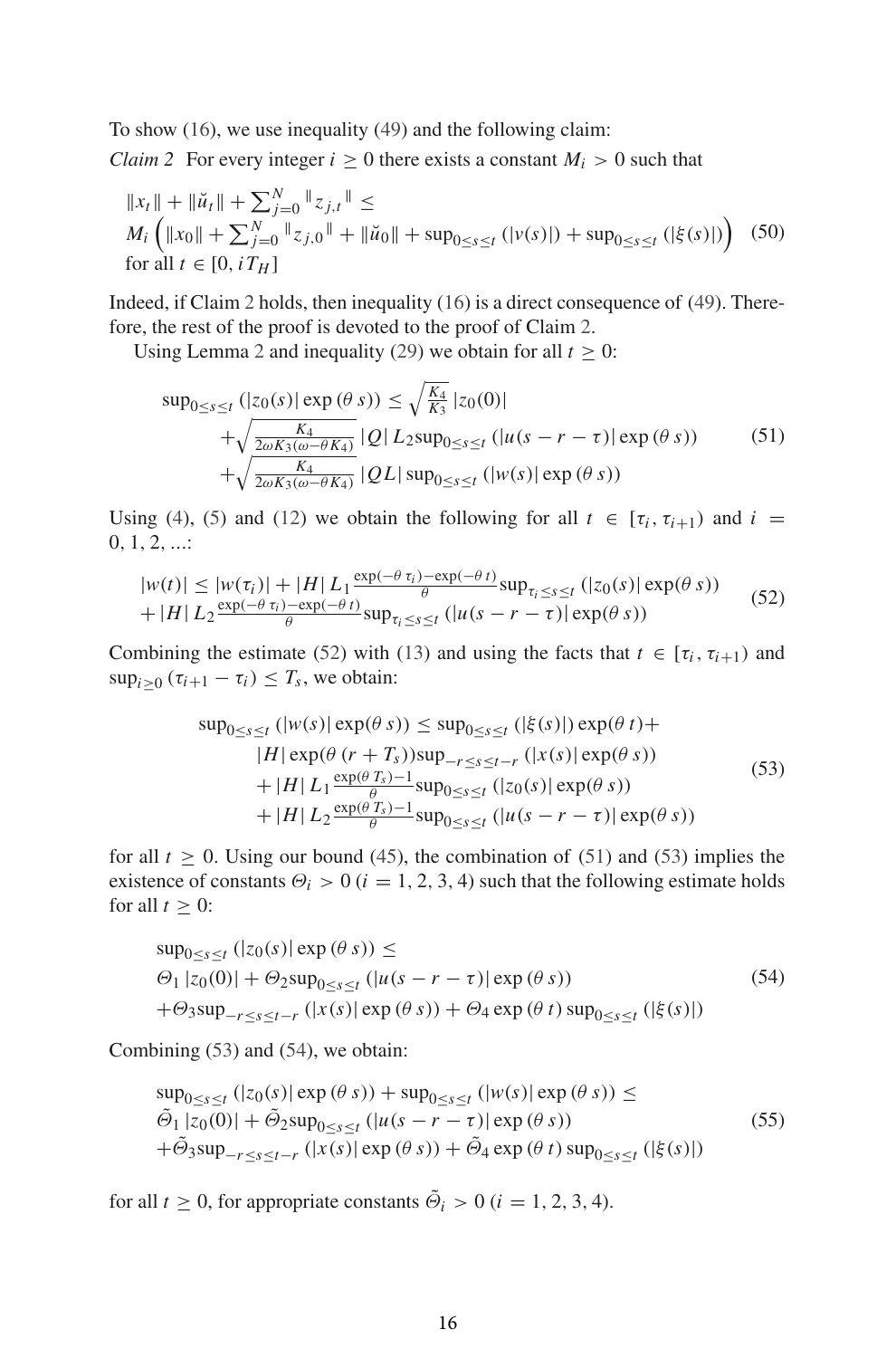Inequality (4) implies the following estimates for all  $j = 1, ..., N$  and  $t \ge 0$ :

$$
\|z_{j,t}\| \le (1 + 2L_1\delta) \|z_{j,0}\| + 2\sup_{0 \le s \le t} (|z_{j-1}(s)|) + L_1 \int_0^t \|z_{j,s}\| ds + 2L_2\delta \sup_{0 \le s \le t} \|\check{u}_s\|
$$
 (56)

Using (56) and the Gronwall lemma, we get this for all  $j = 1, ..., N$  and  $t > 0$ :

$$
\|z_{j,t}\| \le \exp\left(L_1 t\right) \left( (1 + 2L_1 \delta) \, \|z_{j,0}\| + 2\sup_{0 \le s \le t} \left( |z_{j-1}(s)| \right) + 2L_2 \delta \sup_{0 \le s \le t} \| \check{u}_s \| \right) \tag{57}
$$

Using (55) and (57) repeatedly, we obtain the following for all  $t > 0$ :

$$
\sum_{j=0}^{N} \mathbb{I}_{z_{j,t}} \mathbb{I} \le \bar{\Theta} \exp(\sigma t) \left( \sum_{j=0}^{N} \mathbb{I}_{z_{j,0}} \mathbb{I} + \sup_{-r-\tau \le s < t} (|u(s)|) + \sup_{-r \le s \le t} (|z(s)|) + \sup_{0 \le s \le t} (|\xi(s)|) \right) \tag{58}
$$

for appropriate constants  $\overline{\Theta} > 0$  and  $\sigma > 0$ . We are now ready to prove Claim 2.

*Proof (Claim 2)* We use induction. The claim holds automatically for  $i = 0$ . Using (3), (14), and (50) for a certain integer  $i \ge 0$  and the fact that  $k(0) = 0$ , we get:

$$
\sup_{-r-\tau \leq s < t} (|u(s)|) \leq (1+K)M_i \left( \|x_0\| + \sum_{j=0}^N \|z_{j,0}\| + \|\check{u}_0\| \right) \n+ \sup_{0 \leq s \leq t} (|v(s)|) + \sup_{0 \leq s \leq t} (|\xi(s)|) \tag{59}
$$

for all *t* ∈ [0,  $(i + 1)T_H$ ]. Using (4), (5), Lemma 1 and (59), we obtain

$$
\sup_{-r \le s \le t} (|x(s)|) \le R_i \left( \|x_0\| + \sum_{j=0}^N \|z_{j,0}\| + \|\check{u}_0\| \right. \\
\left. + \sup_{0 \le s \le t} (|v(s)|) + \sup_{0 \le s \le t} (|\xi(s)|) \right)
$$
\n(60)

for all  $t \in [0, (i + 1)T_H]$  for an appropriate constant  $R_i > 0$ . Inequality (50) for  $i + 1$  and an appropriate constant  $M_{i+1} > 0$  is a direct consequence of (58), (59), and (60). The proof of Claim 2 is complete, so the proof of Theorem 1 is complete.

### **6 Concluding Remarks**

In this chapter, we proposed a novel control scheme for nonlinear globally Lipschitz systems for which the input is delayed and applied with zero order hold, the measurements are sampled and delayed, and only an output is measured. The novelty of our work is in the use of a chain of approximate (dynamic) predictors to handle long delays in both input and output. Using small gain arguments, sufficient conditions on both the upper diameter of the sampling partition and the holding period, and a sufficient number of predictors in the chain, we proved that the closed loop is robust with